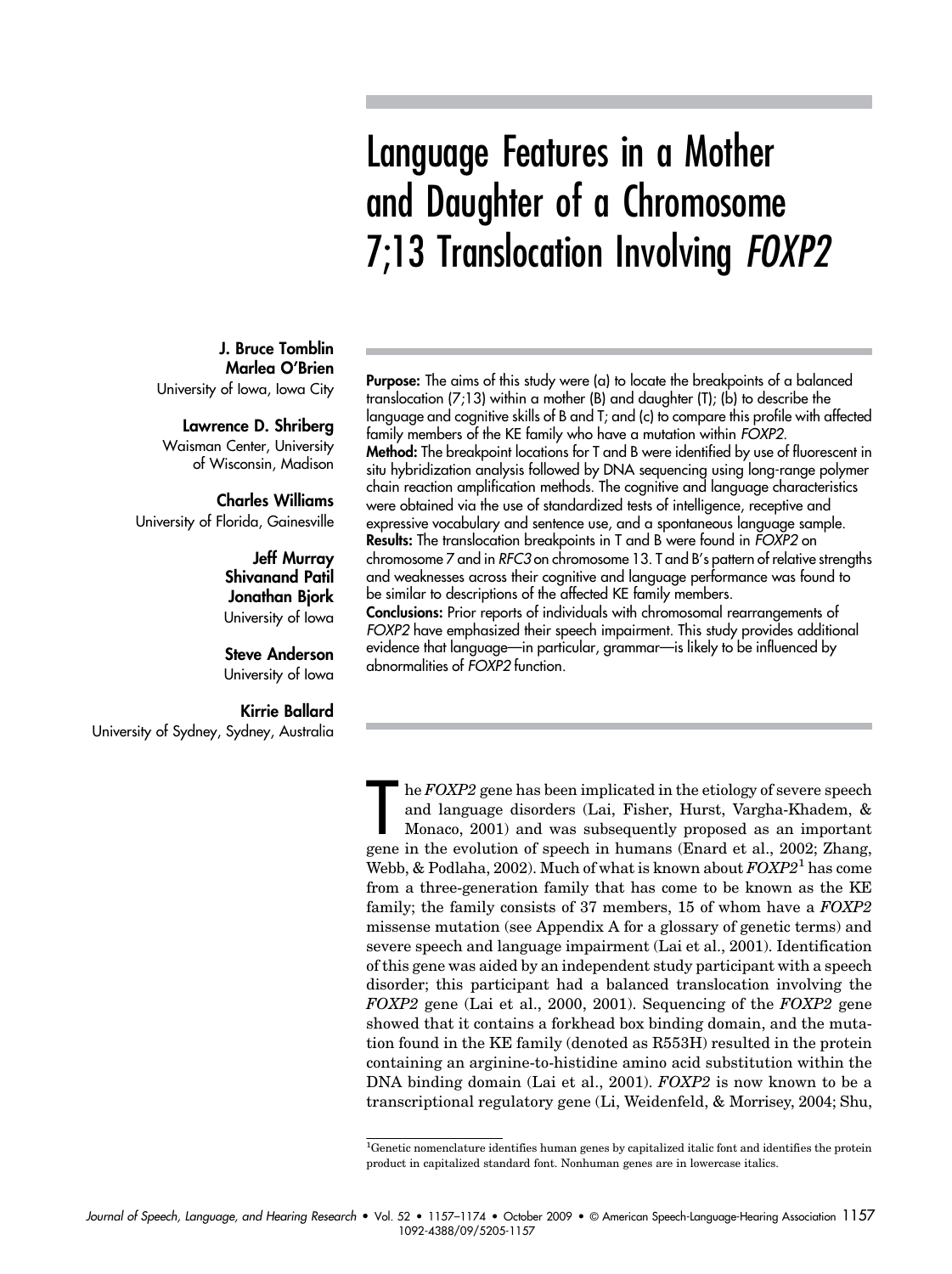Yang, Zhang, Lu, & Morrisey, 2001) that is expressed in multiple organ systems, including the brain. Functional studies of the R553H mutation have revealed that this mutation impedes the transport of the FOXP2 protein across the nuclear membrane and also limits binding of this protein to DNA target sequences (Vernes et al., 2006). Studies of FOXP2 expression in the brain of mice, rats, and humans show that it is expressed in the cortical plate, thalamus, inferior olives, cerebellum, and basal ganglia, including the striatum (Lai, Gerrelli, Monaco, Fisher, & Copp, 2003; Takahashi, Liu, Hirokawa, & Takahashi, 2003).

The first published description of affected individuals in the KE family described them as having apraxia<sup>2</sup> of speech and expressive and receptive language problems (Hurst, Baraitser, Auger, Graham, & Norell, 1990). Soon afterward, Gopnik and colleagues (Crago & Gopnik, 1994; Gopnik, 1990; Gopnik & Crago, 1991; Ullman & Gopnik, 1999) also described the family as having a very specific grammatical deficit involving rule-based morphological paradigms. Vargha-Khadem and colleagues (Vargha-Khadem et al., 1998; Vargha-Khadem, Watkins, Alcock, Fletcher, & Passingham, 1995) subsequently described these affected individuals as having prominent orofacial apraxia. More recently, Vargha-Khadem's group (Watkins, Dronkers, & Vargha-Khadem, 2002) compared the affected family members with the unaffected family members as well as with an acquired aphasia group with regard to intelligence, language, and limb and oral facial praxis. The affected family members performed more poorly than the unaffected family members in all but limb praxis. A statistical analysis indicated that nonword repetition of complex words was the strongest predictor of group membership. Structural brain imaging by this same group (Watkins, Vargha-Khadem et al., 2002) has indicated abnormalities of either elevated or reduced gray matter density in the caudate nucleus, putamen, cerebellum, temporal cortex, motor cortex, and inferior frontal gyrus. Further, several of these regions, particularly the caudate, were shown to be abnormal bilaterally (Belton, Salmond, Watkins, Vargha-Khadem, & Gadian, 2003). Functional imaging demonstrated underactivation of the left (Broca's area) and right inferior frontal gyri and in the putamen (Liegeois et al., 2003). Overactivation during language tasks was also observed in the posterior parietal, occipital, and postcentral regions that are not typically associated with language. Liegeois and colleagues concluded that FOXP2 may have an important role in the development of the frontostriatal network that supports procedural learning.

Vargha-Khadem and colleagues (Vargha-Khadem, Gadian, Copp, & Mishkin, 2005) have summarized their work concerning the core phenotype associated with this mutation in FOXP2 as "a higher order orofacial motor impairment or dyspraxia that is best exemplified in speech, because speech requires the precise selection, coordination and timing of sequences of rapid orofacial movements" (p. 132). These authors acknowledged that language and even nonverbal cognitive impairments are associated with this praxis impairment; however, the authors favored the view that these impairments are secondary to the putative core motor impairment. This position stands in contrast with the position initially taken by Gopnik (1990) that the core deficit was a language impairment. Ullman and Gopnik (1999) later provided a cognitive account of the KE phenotype that became associated with the KE family. Based on Ullman's model of declarative and procedural learning mechanisms in language learning, the authors proposed that the morphological rule problems of the KE family were rooted in procedural learning deficits. Procedural learning is generally believed to be rooted in the corticostriatal system found to be functionally aberrant in the KE family (Liegeois et al., 2003). A motor speech disorder such as apraxia is also compatible with a procedural learning/ memory deficit because this system is closely tied to the learning and performance of complex sequential motor patterns. At this time, the specific nature of the cognitive, speech, and language phenotype associated with the FOXP2 mutation found in the KE family remains somewhat unclear.

The mutation of FOXP2 involved a change in a single DNA base pair and thus comprised a point mutation. As noted earlier, this R553H mutation was a missense mutation that resulted in a change in one amino acid of the resulting FOXP2 protein. Only one other study has reported the speech and language characteristics of individuals with point mutations in FOXP2. MacDermot and colleagues (2005) recruited 49 patients worldwide who had speech articulation problems in the absence of other developmental or sensory problems. Phenotyping in this study was performed via physician and parent questionnaire. A mutation screen of FOXP2 in these cases yielded three mutations that resulted in likely changes in the FOXP2 protein. One mutation (R328X) was found in 2 affected siblings and their mother, who by history was also affected. This mutation consisted of a point mutation creating a stop codon. Unlike the R553H mutation of the KE family, this mutation caused early termination of translation, resulting in the FOXP2 protein being shortened. Both children with the R328X mutation were described as having significant deficits in receptive and expressive language, in addition to difficulties with speech sound production. Their mother was described as having poor speech clarity and very simple grammatical constructions but satisfactory vocabulary. The second form of FOXP2 mutation (Q17L) in 1 affected sibling consisted

<sup>&</sup>lt;sup>2</sup>The terms *apraxia* and *dyspraxia* are treated as synonyms in this article. We primarily use the term *apraxia*, except in cases where the authors of a specific article have used the term dyspraxia.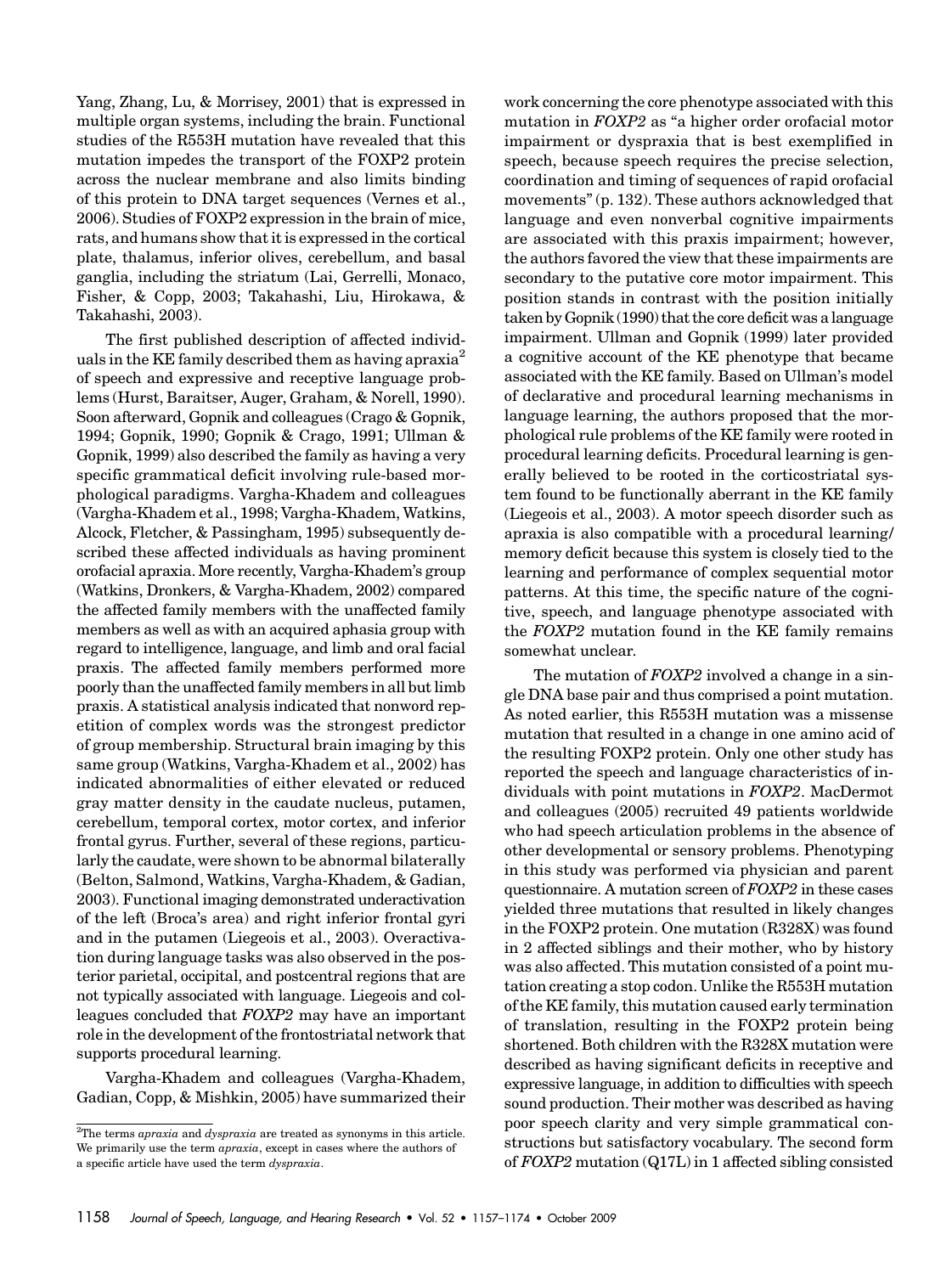of a point mutation that changed the amino acid composition of FOXP2 but not its functional properties (Vernes et al, 2006). This child also had an affected sibling without the substitution. Finally one proband had a region in FOXP2 containing an expansion in a polyglutamine encoding region within exon  $5<sup>3</sup>$  Additional phenotypic information was not provided on these two participants.

Several other studies have reported individuals with chromosomal abnormalities involving chromosomal rearrangements with breakpoints within FOXP2 or deletions spanning FOXP2. The effects of these types of genetic alterations on genetic function may be different from the point mutations described previously. The functional consequences of these chromosomal abnormalities are also more difficult to determine. The first case of a chromosomal rearrangement involving FOXP2 was the case of CS, who was found to have a translocation involving a breakpoint in FOXP2; this finding aided in the identification of FOXP2. CS was found to have a de novo balanced translocation  $[46, XY t(5,7)(q22; q31.2)]$  that was later found to transect exons 3b and 4 of FOXP2 (Lai et al., 2001). CS was described as having a severe oral facial apraxia (Lai et al., 2001) that also involved speech and language impairment (Lai et al., 2000). Little other phenotypic information has been provided for this patient. An adult (AA) with a deletion covering the entire region of 7q31 and thus including FOXP2 as well as other genes in this region was described by Liegeois and colleagues (2001). AA was described as having severe verbal and orofacial dyspraxia. Additionally, expressive vocabulary and grammar were impaired. Abnormal fMRI and eventrelated potential (ERP) results were found in verbal tasks as well. Zeesman and colleagues (2006) recently reported 1 child with a deletion in the 7q31 region including FOXP2. This child was described as having praxis deficit that included her not being able to spontaneously cough, sneeze, or laugh. Additionally, she was found to have dysmorphic features and a mild developmental delay. Lennon and colleagues (2007) have also recently reported a case of a child with a deletion in the 7q31 region including FOXP2 but also including WNT, a gene that has been associated with autism. This child demonstrated dysmorphic features and mild to moderate mental retardation. Some signs of oral facial motor impairment were noted. These features, along with the language impairment, were interpreted to be evidence of apraxia.

Recently, a series of patients were recruited because of either abnormal FOXP2 or developmental verbal dyspraxia (DVD; Feuk et al., 2006). These authors described 22 of these individuals, 13 of whom were described as having DVD. The phenotypic characterizations of the speech and language of these individuals with DVD consisted of general descriptions of speech and language delays. The authors did not provide their standards for the determination of DVD, but based on information provided, diagnosis of DVD appears to be founded on a history of late talking and articulation disorder.

One individual who was reported to have DVD had a translocation of 7q31 with a breakpoint falling within FOXP2. Five of the cases with reported DVD had paternal deletions of the 7q31-32 region that included FOXP2. An additional 7 DVD cases had maternal uniparental disomy of chromosome 7 (two chromosomes from the mother and none from the father) and Silver-Russell Syndrome, a growth retardation syndrome. An expression study showed that the individuals with two maternal copies of chromosome 7 had lower levels of FOXP2 expression than typical. Likewise, the 5 individuals with paternal deletions and the 1 individual with a translocation would have a reduced level of FOXP2 protein production. All 4 individuals with chromosomal abnormalities in the 7q31-32 region were not found to have DVD. In 2 of these individuals without DVD, the deletions did not include FOXP2. In another 2 individuals without DVD, the abnormality was a paternal uniparental disomy (two chromosomes from the father and none from the mother) of chromosome 7, in which FOXP2 expression levels were found to be normal.

The addition of these new cases with various mutations, deletions, and translocations involving FOXP2 support the findings from the KE family that disruption in FOXP2 is associated with speech, language, and, often, cognitive impairments. These recent new cases also place some form of developmental apraxia of speech in the forefront as the core phenotype. Recently, we have described the speech characteristics of a mother (B) and daughter (T) with a balanced 7;13 translocation involving FOXP2 (Shriberg et al., 2006). The findings of the speech analysis for these individuals supported the existing findings of a motor speech impairment in both individuals. The nature of this motor speech impairment was most consistent with spastic dysarthria, but quantitative support for both dysarthria and apraxia of speech were documented. The past studies of affected individuals from the KE family also presented evidence of language and cognitive deficits, particularly impairments in grammar. Thus, if FOXP2 is involved in more than speech, we should expect to see language impairment in these individuals. The focus of this article is to consider whether the phenotype found with abnormalities of FOXP2 is associated with language as well as with speech impairment. We begin with a report of the findings from cytogenetic and molecular genetic studies that have determined the specific locus of the breakpoints on chromosomes 7 and 13 for T and B. Of particular interest is whether location of the breakpoint in FOXP2 is likely to have functional consequences that are similar to those found in the point mutation of the KE family. We then

<sup>&</sup>lt;sup>3</sup>An *exon* is a protein coding sequence of DNA.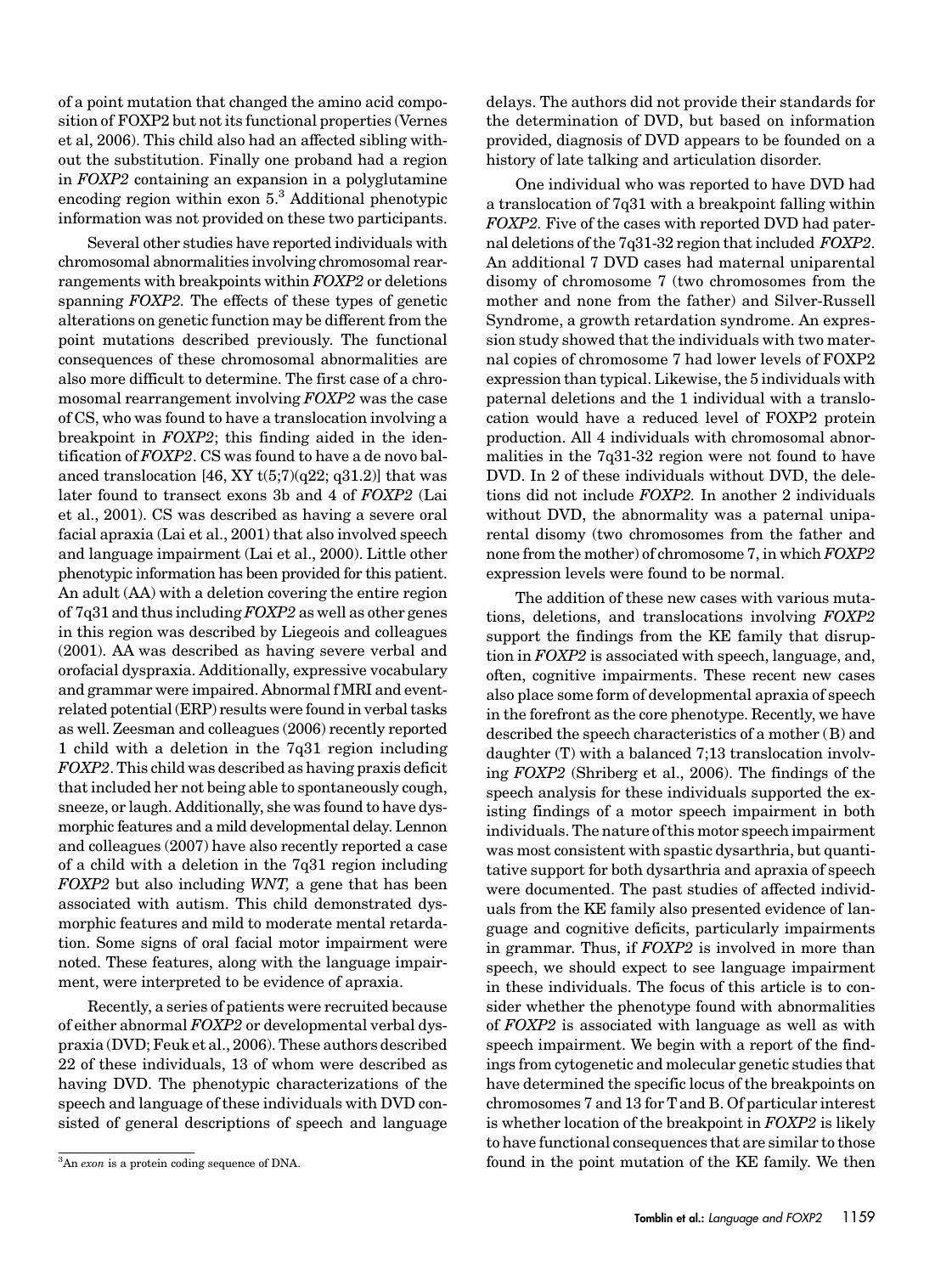provide a description of the cognitive and language features of these two individuals and compare these descriptions to cognitive and language descriptions of the affected members of the KE family from prior publications.

# Study One: Breakpoint Localization

A chromosomal translocation occurs when two different chromosomes each break apart and the resulting pieces from one chromosome join with a piece from the alternate chromosome. This results in two derived chromosomes that are both combinations of the two originals.When there is no loss or gain of DNA in this process, the translocation is considered to be balanced. The location of the break may or may not reside within a gene. If the translocation on either (or both) chromosome occurs within the elements defining a gene, the function of that gene may be disrupted. Also, unbalanced translocations can often occur, in which DNA is lost. Translocations can be identified by means of cytogenetic studies. Such studies that had been performed on both T and B indicated that the translocations involved chromosomes 7 and 13. The exact location of the breakpoints was not known, nor whether there had been loss of DNA. Therefore, it was necessary to identify the specific locations of these breakpoints on both chromosomes 7 and 13 and determine if DNA had been lost in this translocation.

## **Method Participants**

The mother (B) and daughter (T) were first referred to our team by a geneticist because (a) they were known to have a translocation involving the 7q31 region containing FOXP2 and (b) both had long-term developmental speech and language problems. Prior cytogenetic studies had shown that B's parents had normal chromosomes. Therefore, we determined that the chromosomal rearrangement originated with B and, thus, T received both derived 7 and 13 chromosomes from B. T and B have been found—by history and examination by physicians of this research group—to be healthy individuals with no clinically significant dysmorphology or neurological signs other than marked speech sound impairment.

Since the initial referral, B and T were examined on three occasions. During this time, B was between 50 and 52 years of age and T was between 18 and 20 years of age. During the second examination period, blood samples from B and T were obtained and used as the source of DNA for cytogenetic and molecular genetic analyses. All research with these individuals was approved by the University of Iowa Institutional Review Board.

#### **Procedures**

Fluorescent in situ hybridization analysis. The first step in localizing the breakpoint requires the use of cytogenetic methods that allow the region of the breakpoint to be visualized. Fluorescent in situ hybridization (FISH) involves creating a strand of DNA (clone) that is labeled with fluorescent dye; this strand is then allowed to hybridize with a specific complementary sequence of DNA in the region of interest on the chromosome. Specifically, we used G-banded metaphase spreads of the patient cell lines. Clones for FISH were selected using the genome map provided by the University of California Santa Cruz (UCSC) Genomics Bioinformatics Group.4 Bacterial Artificial Chromosome (BAC) clones, from RP11 libraries, and fosmid clones were obtained (Children's Hospital of Oakland Research Institute) and were directly labeled with SpectrumOrange-dUTP (Vysis, Inc.; Downers Grove, IL). The labeled probes were hybridized to metaphase cells, and the chromosomes were analyzed using an Olympus BX60 fluorescent microscope. The Applied Imaging System's Cytovision computer program was used to digitize the images to visualize the signals.

Long-range PCR amplification across breakpoints. FISH methods provide a means to narrow the likely breakpoint to a small region, but the resolution of this method does not allow the exact location and DNA sequence to be determined. To accomplish the latter, molecular genetic methods must be employed. Polymerase chain reaction (PCR) methods allow copies of DNA sequences to be created, beginning with sequence-specific primers that determine the endpoints. PCR reactions exponentially amplify this particular section of the chromosome, allowing for its isolation and eventual sequencing.

Primers were designed to amplify a PCR product that contained the breakpoint. These primers were designed using a sequence obtained from the UCSC genome browser within the fosmids used for cytogenetic studies shown to have spanned the breakpoint for each respective chromosome. Primers were picked with a length of 27 bp and an optimal melting temperature  $(T_m)$  of  $64 \text{ °C}$ .<sup>5</sup>

In order to amplify a product on the mother and daughter's derivative 7 and derivative 13 chromosomes, forward primers on chromosome 7 were paired with reverse primers on chromosome 13, and vice versa, until a product was amplified. This was continued until a *È*800 bp product containing the break was amplified for both derivative chromosomes. Normal chromosome 7

<sup>4</sup> See http://genome.ucsc.edu.

<sup>&</sup>lt;sup>5</sup>Specific primer information is available from the first author upon request.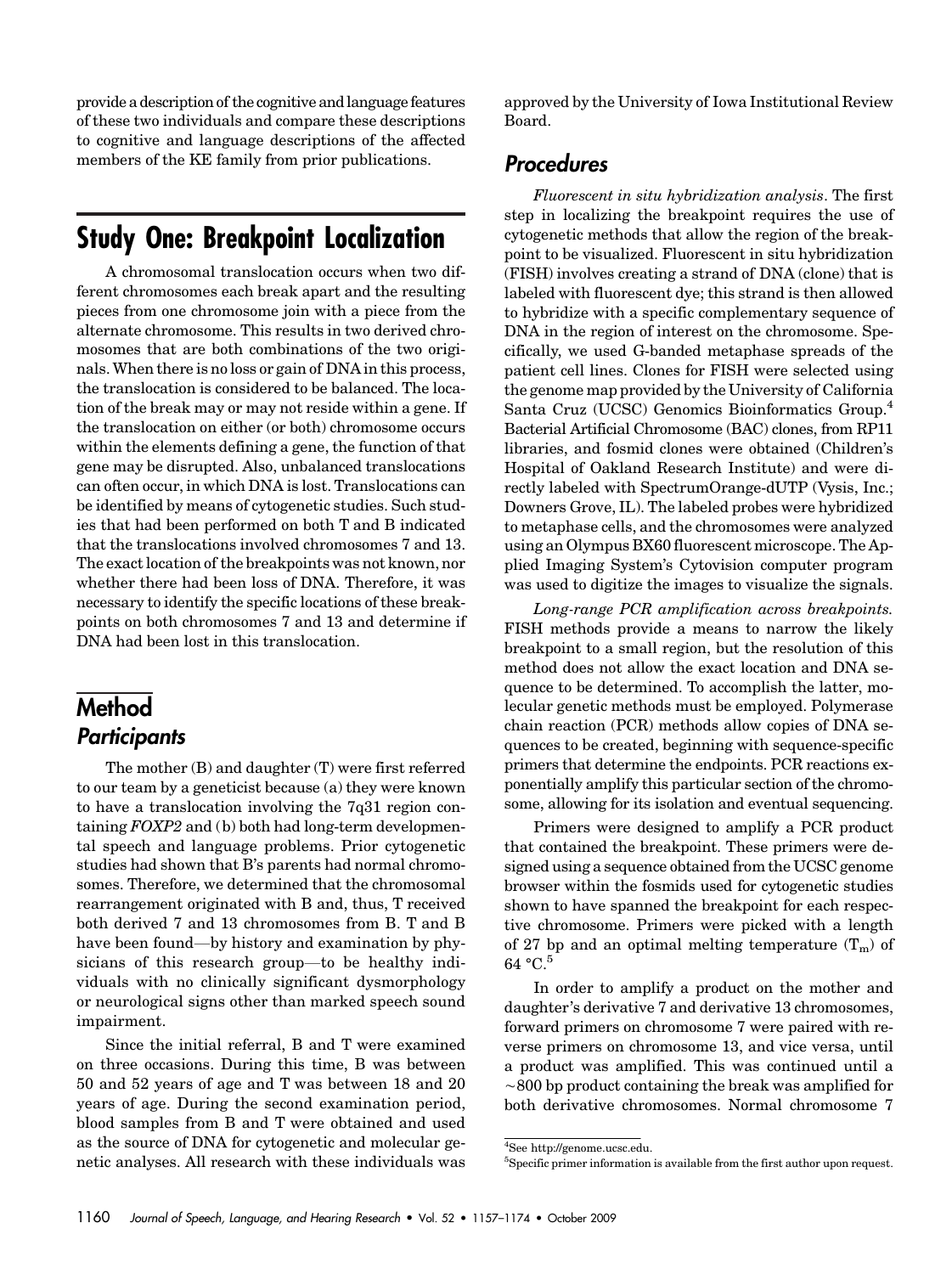and chromosome 13 primer pairs were also used to amplify the region surrounding the break on the normal chromosomes. These products served as controls against which the derivative chromosome sequences were compared. All reactions were performed in  $25 \mu$ l final volume using the TaKaRa LA PCR kit, Version 2.1. Denaturation steps were performed at 94 °C, and annealing/ extension took place at 68 °C. Extension times began at 10 min for the first 10 cycles and then were increased to 15 min + 15 s/cycle for the remaining 20 cycles. Extension times were initially calculated using 1 min/kb as a general guideline.

## Sequence Verification

Sequencing was performed on the derivative 7, derivative 13, normal 7, and normal 13 PCR products using the primers previously described as well as new primers designed from within the final long-range PCR products. This sequence was then analyzed in order to find the exact location of the translocation in each derivative chromosome. This was done by comparing the derivative chromosome sequence to the UCSC sequence data as well as to the normal chromosome sequence obtained from the patient.

## **Results**

The cytogenetic and molecular genetic methods mentioned previously resulted in our locating the breakpoint on chromosome 7 of the  $FOXP2$  gene  $(7q31.1)$  between 114064876 and 114064883, within intron 6. The breakpoint on chromosome 13 was found in intron 7 of the replication factor C subunit 3 gene (RFC3; 13q13.2), between  $33306028$  and  $33306035$ .  $RFC3$  is a gene involved in elongation of primed DNA templates. A 6 bp homologous sequence was found to comprise the locus of the breakpoint. This sequence was common to the breakpoint region on both 7 and 13. Figure 1 shows the DNA sequences for the normal and derived chromosomes and identifies the specific location of the breakpoint. Neither of these breakpoints involved deletion or transposition of DNA material. The resulting balanced translocation produced two novel coding sequences (FOXP2-RFC3 and RFC3-FOXP2) comprised of combinations of exons of FOXP2 and RFC3. These sequences could potentially produce a fusion protein product containing amino acid sequences from both FOXP2 and RFC3. The fusion protein coding sequence for each of these fusion genes are provided in Appendix B.

### **Discussion**

The cytogenetic and molecular genetic study of the characteristics of this translocation demonstrated that there was no loss of genetic material involved in this balanced translocation. The breakpoint on chromosome 7 involved FOXP2. Due to the location of this breakpoint in intron 6 and its union with a portion of chromosome 13, we can expect disruption of the normal FOXP2 protein. An inspection of the fusion protein coding sequence of the FOXP2-RFC3 fusion gene (see Appendix B) indicated that the breakpoint induced a frame shift at the union of exon 6 of FOXP2 and exon 8 of RFC3. This frame shift results in a change in the amino acids in the RFC3 product and the occurrence of a stop codon 12 amino acids from the breakpoint. Thus, the FOXP2-RFC3 fusion sequence is composed of a truncated FOXP2 sequence and very little of the RFC3 sequence. Whether this fusion protein product would result in a functional protein can only be determined by expression studies that do not fall within the scope of this article. However, it is likely that the messenger ribonucleic acid (mRNA) produced by this fusion gene would be degraded by nonsensemediated RNA decay (Chang, Imam, & Wilkinson, 2007) and, therefore, no translation into protein would occur.

This chromosomal translocation differs from the missense point mutation of the KE family in exon 14 of FOXP2 on chromosome 7, but both changes may influence the function of the protein. Recently, it has been shown that the missense mutation of the KE family results in abnormalities of the R553H binding domain of the FOXP2 protein. This mutation results in limited movement of the R553H protein into the nucleus. Furthermore, this mutation limits the localization of FOXP2 to DNA binding sites in the nucleus. Additionally, this FOXP2 protein variant is less effective in inhibiting expression of downstream targets of FOXP2 (Vernes et al., 2006). Vernes et al. also described the functional properties of a severe truncation of FOXP2 resulting in a protein product R328X that was found in 2 affected siblings and their mother originally reported by MacDermot and colleagues (2005). This mutation is also a point mutation that results in an abnormal stop codon in the middle of FOXP2, which results in a severely truncated protein in much the same place as the breakpoint found in the der7 chromosome in this study. The cell-based analyses of Vernes et al. suggested that this protein was nonfunctional, and this finding is compatible with the notion that those with such mutation will present with a reduced dose of FOXP2. As noted earlier, it is likely that the FOXP2-RFC3 fusion product resulting from the translocation would be similar to this R328X product in producing a reduced dose of functional FOXP2. Thus, the findings from T and B are consistent with all other findings of individuals with FOXP2 mutations in that they are likely to have a reduced dose but not a complete absence of FOXP2 protein. In this case, the basis for the FOXP2 reduction comes via a large-scale translocation rather than a point mutation in the case of the R328X.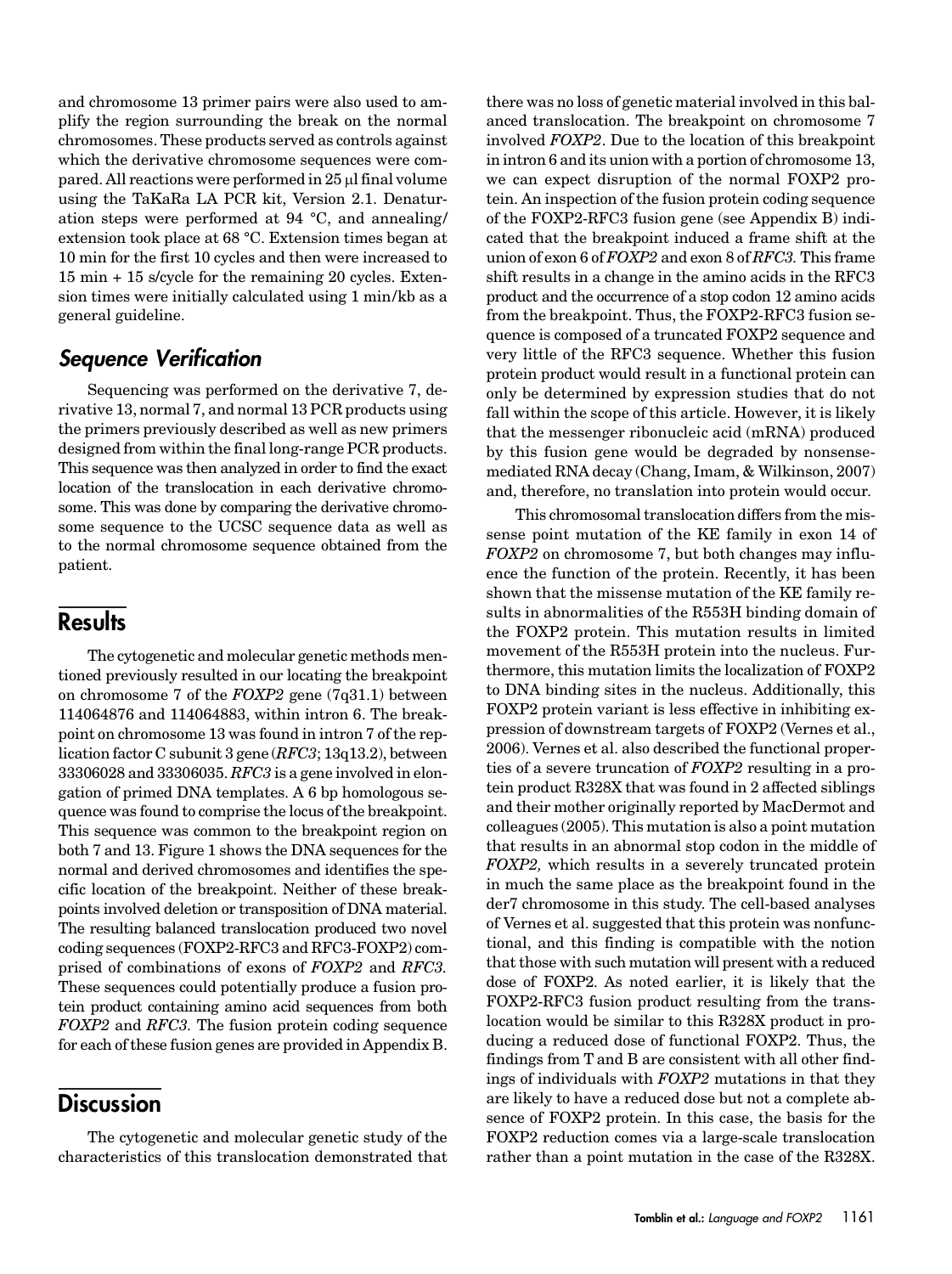Figure 1. Results of sequencing at breakpoints on chromosomes 7 and 13 for TB translocation. The chromosomes involved in the translocation are identified as derived chromosomes (der) and are the two lower sequences, whereas the normal sequence for each chromosome is at the top. A region of six bases common to both chromosomes is identified as a homologous region. The upper portion of the figure shows the location of these breakpoints within chromosomes 7 and 13. Within FOXP2, boxes are exons (sequences transcribed into protein) and lines are introns (nontranscribed sequences).



Unlike the R553H mutation, these nonfunctional products will result in a reduced dose of FOXP2 but no active mutant protein variants such as those that occur with mutation found within the KE family.

In addition to a breakage of FOXP2, this analysis also revealed that RFC3 on chromosome 13 was affected by this translocation. The protein product from the RFC3-FOXP2 fusion gene on der13 chromosome also contained a frame shift resulting in a premature stop codon (see Appendix B). Therefore, the fate of this fusion gene is likely to be the same as that of the FOXP2-RFC3 fusion gene on der7. That is, it will be degraded by nonsensemediated decay and thus will not be translated. RFC3 is a gene that contributes the p38 subunit of the RFC complex comprised of five subunits. The RFC protein complex plays a role in DNA replication by contributing to the formation of a scaffold to support DNA elongation. The deletion of critical regions of the p38 component in RFC3 have been shown to result in impaired RFC formation and function (Uhlmann, Gibbs, Cai, O'Donnell, & Hurwitz, 1997). An important role for RFC involves the cell-cycle checkpoint pathways that control sequences of activity during cell division, one part of which is to recognize and respond to damaged DNA—a function called DNA-integrity checkpoint activation. A loss of this function can result in cancer and neurodegenerative disease (Pearce & Humphrey, 2001). The phenotype consisting of a developmental speech and language disorder shown in T and B is not consistent with acquired disorders associated with somatic cell damage as appears to be found with mutations of RFC3. RFC3 is 1 Mb centromeric to

the neurobeachin gene (NBEA). NBEA is largely expressed in the brain, and an individual with autism and a balanced translocation involving NBEA has been reported (Castermans et al., 2003). NBEA is believed to be important for normal functioning of neurotransmitter release from vesicles at pre-synaptic terminals. Additionally, RFC3 and NBEA fall within a region that has been linked to autism and, in particular, to individuals with autism who have family histories of language impairment (Collaborative Linkage Study of Autism, 1999). Whether this linkage can be attributed to NBEA remains unknown. The break in RFC3 could have an impact on the function of nearby genes such as NBEAvia a position effect that alters NBEA expression due to changes in regulatory sequences for NBEA function. We should note that position effects on nearby genes could also be involved in the breakpoint within FOXP2. Thus, we cannot rule out a role for the chromosome 13 break in the speech, language, and cognitive phenotype of T and B. It does seem unlikely that RFC3 itself contributes to this particular phenotype. In contrast, the involvement of FOXP2 in the chromosome 7 breakpoint is a very strong candidate in contributing to the speech, language, and cognitive phenotype of these individuals.

# Study Two: Language Characteristics

We noted in Study One that the functional nature of the FOXP2 impairment in the TB family should be similar to that of the KE family, albeit not identical. In both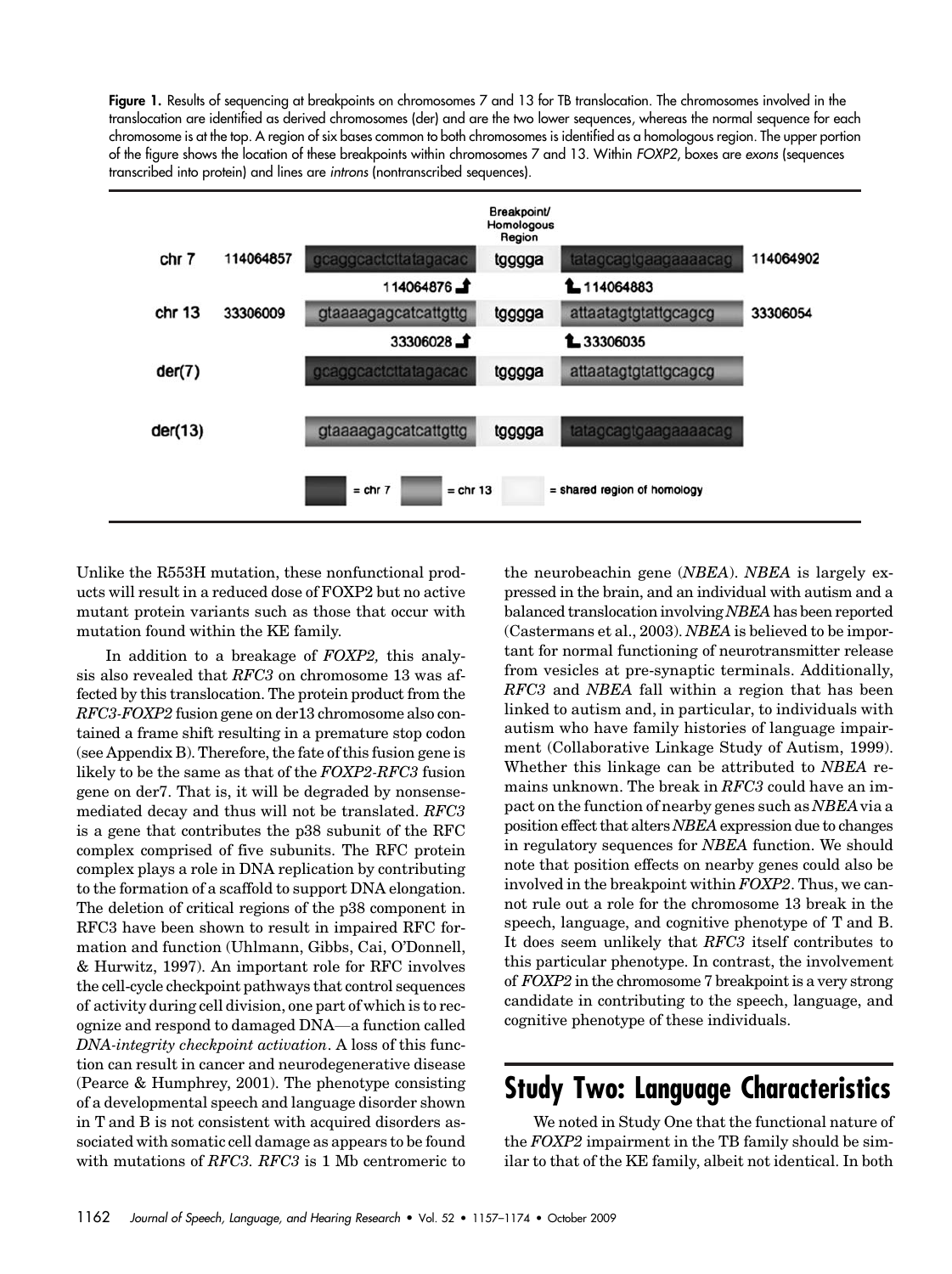cases, the downstream regulation of gene expression will be affected. Because this is not the same kind of disruption of FOXP2, it is likely that these functional effects could be different in kind or magnitude. Therefore, it is important to carefully describe the phenotype of T and B to further understand the possible cognitive and linguistic systems affected by FOXP2 and downstream genes it affects.

As noted earlier, recent reports of individuals with FOXP2 abnormalities have emphasized speech as the principal phenotype. We have previously reported the speech characteristics of T and B (Shriberg et al., 2006). In this study, we complemented that report by emphasizing the language and cognitive abilities of T and B. Two questions served as the focus of this investigation. First, we wished to determine whether language impairment is likely to be a part of the phenotypic profile of FOXP2 abnormalities. Second, if language impairment is found, do we find that the features of this impairment are similar to that reported in the KE family? This study focused on language measures obtained from T and B that were either identical or similar to those that were reported for the KE family members and, therefore, allow for a comparison of the KE phenotype with T and B. Thus, this study aimed to characterize the language status of T and B and to descriptively compare this profile with that of the KE family.

## **Methods Participants**

The participants were T and B, as described in Study One.

## Language Measures

Vocabulary. Measures of receptive and expressive vocabulary have been provided for the KE family via the British Picture Vocabulary Scale (BPVS; Dunn, Dunn, Whetton, & Pintillie, 1982) and the Wechsler Adult Intelligence Scale–III (WAIS-III; Wechsler, 1997). To parallel the BPVS, the Peabody Picture Vocabulary Test–3 (PPVT-3; Dunn, 1997) was used in conjunction with the Expressive Vocabulary Test (EVT; Williams, 1997). Likewise, the Vocabulary subtest of the WAIS-III (Wechsler, 1997) was administered to mirror the data from the KE family.

Grammar. Several measures of sentence use were also administered. The Test of Receptive Grammar (TROG; Bishop, 1982) has been used with the KE family by Watkins, Dronkers, and Vargha-Khadem (2002). The TROG is a standardized test of sentence comprehension in which the participant listens to sentences and points to pictures depicting the critical meaning of the utterance.

The content of the TROG consists of sentences that vary in grammatical (syntax and morphology) form. The sentences are single clauses, and, thus, mastery of this test by 8-year-olds is common. Sentence comprehension was also examined using the Clinical Evaluation of Language Fundamentals–III: Concepts and Directions (CELF-III: C&D; Semel, Wiig, & Secord, 1995). The CELF-III: C&D test evaluates sentence comprehension in contexts where lexical content is reduced to color, shape, and a limited set of actions (touch, point). Utterance complexity is increased by adding clauses and more complex adverbial relations among clauses. Thus, this test provides a mix of greater working memory demands in conjunction with more complex syntax. Production of sentences within elicited contexts was measured using sentence repetition and closure tasks. The CELF-III: Recalling Sentences (CELF-III: RS; Semel et al., 1995) requires the repetition of sentences of a range of different grammatical forms and lengths. Performance on the CELF-III: RS has been found to be particularly sensitive to specific language impairment (Conti-Ramsden, Botting, & Faragher, 2001).

Tense marking on regular and irregular verbs has been reported for members of the KE family by Ullman and Gopnik using the Ullman Grammatic Completion Task (UGCT; Ullman & Gopnik, 1999). Therefore, this test was administered to the TB family. The test includes 16 regular forms with real forms and 12 regular forms with nonsense forms. It also tests irregular forms in 16 real words and 14 novel words. The items are presented orally using a standard frame "Every day I (make) my lunch. Just like every day, yesterday I made my lunch." The participant hears the verb set off above in parentheses in its present tense and then is expected to complete the utterance "yesterday I" with the appropriate past tense inflected verb as shown in italics. For this study, these sentences were randomized and, as in Ullman and Gopnik, arranged so that similar-sounding verbs did not occur in sequence. These sentences were audio recorded and were presented via headphones. Preceding the test items were four practice items. Ullman and Gopnik used this test with some affected members of the KE family. For some individuals, the sentences were read by the family members, and for other individuals, the sentences were read to them.

The responses on the UGCT were coded according to a set of categories described by Ullman and Gopnik (1999). These categories are described in Table 1. For the purposes of this article, two of these categories—past tense marking and over-regularization—are classified together as conventional forms of past tense marking. An additional set of response categories consisted of responses that did not reflect past tense use or made it difficult to evaluate whether the person could mark tense on the particular verb being tested. For this article, these categories have been merged into one category that is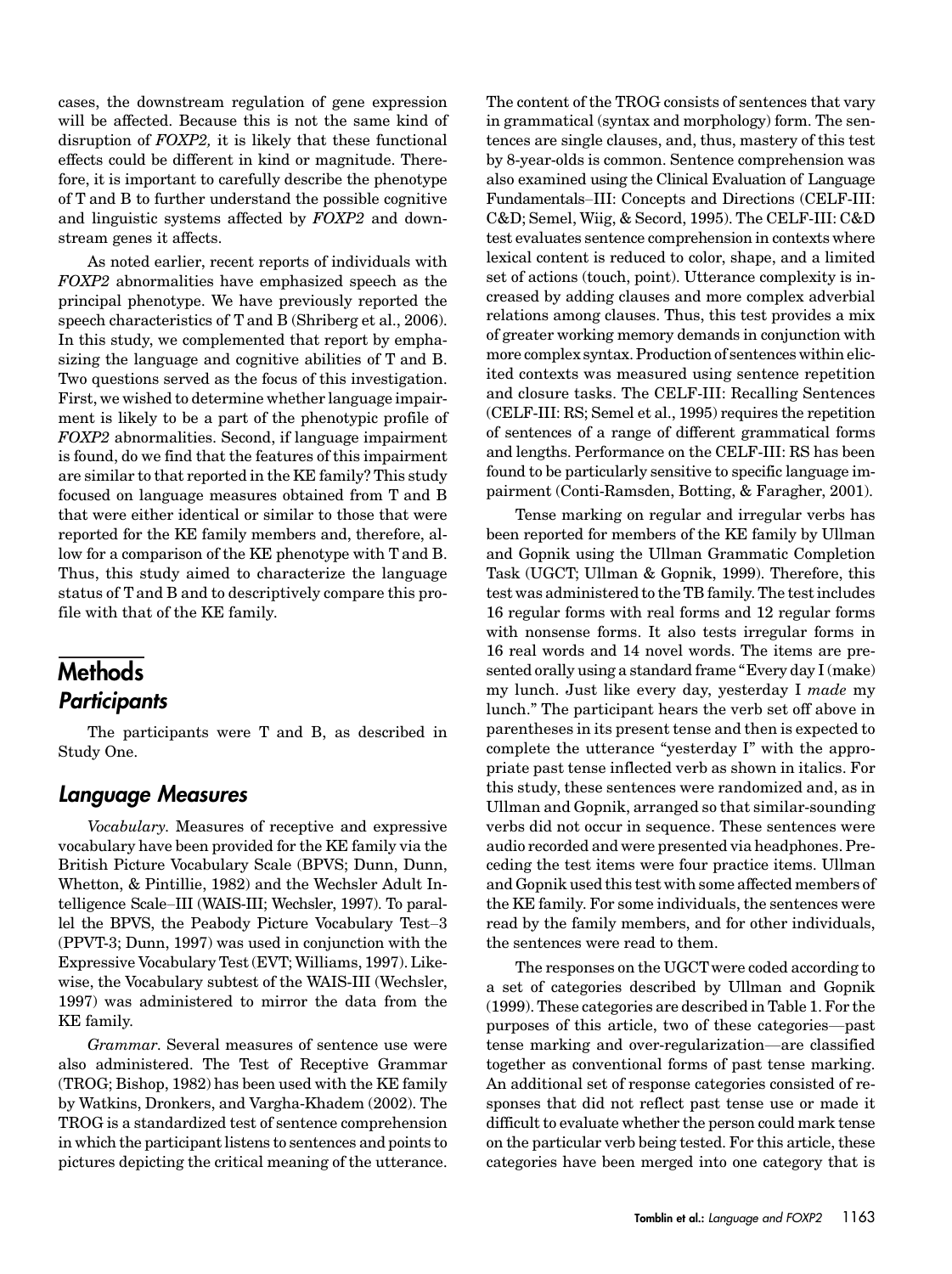| <b>Conventional tense-marked forms</b> |                                                                                                                                                                                  |  |  |  |  |  |
|----------------------------------------|----------------------------------------------------------------------------------------------------------------------------------------------------------------------------------|--|--|--|--|--|
| Past marked                            | Verbs inflected appropriately (cross-crossed, make-made) or<br>irregular novel words marked either with irregular change<br>(criv, crove) or regular inflections (crive-crived). |  |  |  |  |  |
| Over-regularized                       | Real irregular verbs were coded as over-regularized if the regular<br>past affix was used.                                                                                       |  |  |  |  |  |
| Unmarked or unconventional responses   |                                                                                                                                                                                  |  |  |  |  |  |
| Unmarked                               | Verbs with bare stems (look-look, dig-dig).                                                                                                                                      |  |  |  |  |  |
| Alternative marking                    | Verbs with inflections that were not past-tense forms (ing, en, -s).                                                                                                             |  |  |  |  |  |
| Conceptually plausible                 | Use of a different verb that was semantically similar to the<br>stimulus (hit-pound).                                                                                            |  |  |  |  |  |
| Phonological proximate                 | Use of a different real verb that was phonologically similar to<br>the stimulus (slip-slap).                                                                                     |  |  |  |  |  |
| Unclear or no response                 | Responses that did not fall into the categories above.                                                                                                                           |  |  |  |  |  |

Table 1. Categories of past tense marking with the Ullman past tense inflection task.

named unconventional or unmarked. The coding of these responses was performed by separate coders to evaluate coding reliability. These coding decisions were in very good agreement (total percent agreement = 95%;  $\kappa = .89$ ).

Finally, language use was observed in a standard narrative production task using a method developed by Saffran, Berndt, and Schwartz (1989). Narrative samples were obtained by asking T and B to tell the story of Cinderella. In each case, they were shown a wordless picture book to aid them in remembering the story and then were asked to retell the story. Their narratives were then transcribed and coded for use of obligatory morphemes, clausal structure, and grammaticality of sentences using Systematic Analysis of Language Transcripts (SALT; Miller & Chapman, 1993) conventions.

Several of the language measures described earlier provided norms. In those cases where norms were available for T and B's chronological age group, those norms were used to report scores of relative standing. To aid comparisons across measures, these standard scores were transformed to have a mean of 100 and standard deviation of 15 or to have a mean of 10 and a standard deviation of 3. Some of the normative tables included scores for older children and young adults, but did not extend to B's age level. In such cases, the raw scores could be norm referenced with regard to age equivalence scores. In this case, the age equivalence for a given raw score was taken as the age of the normative group that was associated with a 50th percentile score. Age equivalence scores are often viewed as being problematic for clinical decision making because they do not have a known and fixed variance. However, these scores can be validly used to represent relative ability level and were used for this purpose.

## **Results**

Because there were only two individuals in the TB family and the individual data from the affected members of the KE family were not available, comparisons between these two families are descriptive. Of particular interest in these comparisons are the profiles shown across tasks for the two families. Absolute levels of performance will also be examined but are not viewed to be as meaningful as the profiles of relative strengths and weaknesses.

#### **Intelligence**

The results of the WAIS-III testing of the TB family are provided in Table 2 along with average scores for each subtest reported by Watkins, Dronkers, and Vargha-Khadem (2002) for the affected family members ( $N = 13$ ) in the KE family. To facilitate comparison of these data, the average scores for the TB family and the affected members of the KE family are shown in Figure 2. The average score for the normative sample for the subscales is 10  $(SD = 3)$ . In both families, considerable variation can be seen across subtests. Overall, both families show below-average scores, and both families show a pattern where the average verbal score is 10 points below the average performance IQ. The TB family members show an overall better level of performance than the affected members of the KE family and, in particular, performed much better on two of the verbal subtests—Information and Similarities. The KE family performed better than the TB family members on the Picture Completion scale. With the exception of these two subtests, there was a remarkably similar pattern of relative strengths and weaknesses. Within the performance scales, Block Design and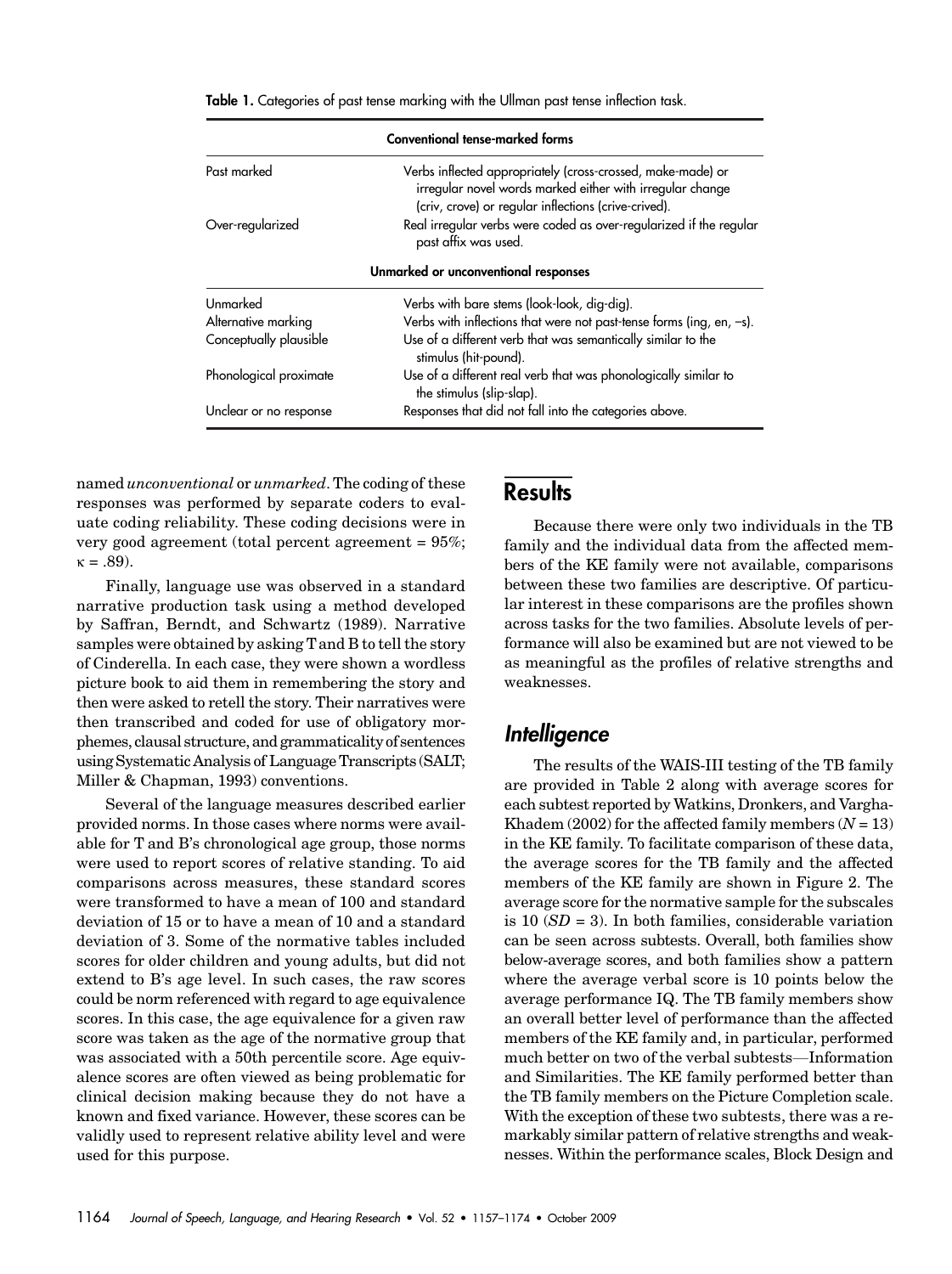Table 2. Results of the Wechsler Adult Intelligence Scale–III (WAIS-III) for T (daughter) and B (mother) and the average scores for the affected members of the KE family ( $N = 13$ ).

|                                 |    | TB | <b>Affected KE</b> |      |  |
|---------------------------------|----|----|--------------------|------|--|
| <b>WAIS-III Scale</b>           | B  | т  | м                  | SD   |  |
| Nonverbal                       |    |    |                    |      |  |
| Picture Completion              | 9  | 6  | 8                  | 2.4  |  |
| Digit Symbol-Coding             | ◢  | 5  | 5.4                | 2.   |  |
| <b>Block Design</b>             | 8  | 8  | 9.1                | 2.7  |  |
| <b>Object Assembly</b>          | 10 | 9  | 8.5                | 2.1  |  |
| Picture Arrangement             | 9  | 6  | 6                  | 2.4  |  |
| Performance IQ                  | 95 | 87 | 83.2               | 10.6 |  |
| Verbal                          |    |    |                    |      |  |
| Vocabulary                      | 6  | 5  | 5                  | 1.8  |  |
| <b>Similarities</b>             | 8  | 9  | 5.9                | 2.4  |  |
| Arithmetic                      | 4  | 7  | 5.7                | 1.7  |  |
| Digit Span                      | 5  | 8  | 6.3                | 2.4  |  |
| Information                     | 11 | 5  | 5.9                | 1.8  |  |
| Verbal IQ                       | 81 | 81 | 74.1               | 8.8  |  |
| Full Scale IQ                   | 88 | 81 | na                 | na   |  |
| $na = not available$ .<br>Note. |    |    |                    |      |  |

Object Assembly were both relative strengths for both families, whereas Picture Arrangement and Digit Symbol Coding were relative weaknesses. Within the verbal scales, Vocabulary, Arithmetic, and Digit Repetition were relative weaknesses for affected members of both families.

**Figure 2.** Mean scale scores (10 = average,  $3 = 1$  SD) for subtests of the WAIS-III for T (daughter) and B (mother) in comparison with mean scores for the 13 affected members of the KE family (closed circles; Watkins, Dronkers, & Vargha-Khadem, 2002). Error bars represent standard error of the mean.



### Vocabulary

As shown previously on the WAIS-III Vocabulary test (see Figure 2), scores for both TB family members were similar to those of the affected members of the KE family and were within the range of scores reported for affected members of the KE family. T and B received standard scores of 76 ( $z$  score = -1.66; scaled score = 5) and 80 ( $z$  score = -1.33, scaled score = 6), respectively. T and B obtained the same standard scores on both the PPVT-3 and the EVT, where they obtained scores of 79 ( $z$  score = -1.4) and 83 ( $z$  score = -1.13). The affected members of the KE family were reported by Vargha-Khadem and colleagues (1995) to have a mean BPVS score of  $65.38(SD = 11.37; z \text{ score} = -2.31)$ . Thus, on this measure of Vocabulary, the score of the affected members of the KE family was about 1 SD lower than that of the TB family; however, it must be acknowledged that the norms for the two tests are not the same and, therefore, comparison of absolute scores is problematic.

#### Sentence Development and Use

The raw scores on the TROG for T and B were 72 and 73, respectively, whereas the maximum raw score was 80. In comparison, the average TROG score for the affected members of the KE family was  $71 (SD = 4.82)$ . The norms for the TROG do not extend to adults and, therefore, standard score interpretation is not possible; however, both T and B had 15 of 20 item blocks correct—which, according to the test manual, yield an age-equivalent score of 8 years for normal-hearing children. The CELF-III: C&D also assesses sentence comprehension. T received a raw score of 24. The CELF-III provided norms for individuals of T's age, and T's performance yielded a standard score of 5. B received a raw score of 16, and no norms were available for adults of her age; however, this raw score represents average performance for 6-year-olds.

Sentence imitation skills were reflected on the CELF-III: RS test. T received a raw score of 30, which yields a standard score of 3 and an age equivalence of 7 years. B received a raw score of 16 on this test, and again, because of her age, no standard score was available. A raw score of 16 is 1 SD below the average performance levels of children 6;0 to 6;11 (years; months), the youngest group for which norms were provided on this test.

The pattern of responses provided by T and B on the past tense inflection task used in Ullman and Gopnik (1999) are shown in Table 3 along with data from affected members from the KE family and response rates for normal age mates as reported by Ullman and Gopnik. The data show that T and B were more likely to mark past tense than the affected members of the KE family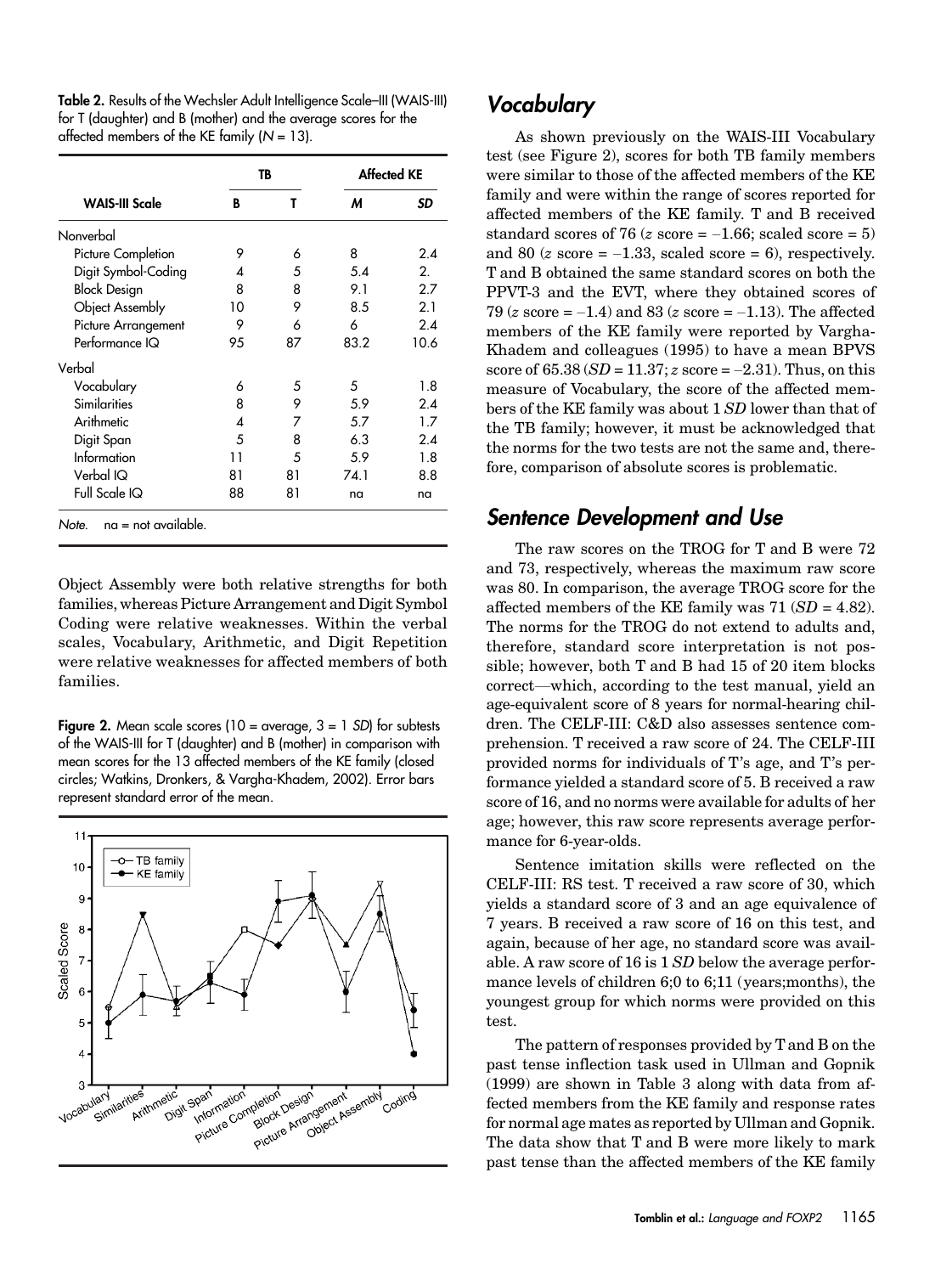|  |  | Table 3. Percentage of past-tense use in T (daughter) and B (mother) and KE family members and controls. |
|--|--|----------------------------------------------------------------------------------------------------------|
|--|--|----------------------------------------------------------------------------------------------------------|

|                             | Young adults |    |           | Middle-age adults |             |             |             |     |                |
|-----------------------------|--------------|----|-----------|-------------------|-------------|-------------|-------------|-----|----------------|
| Past-tense use              | Τ            | AW | <b>RO</b> | Controls          | B           | PA          | JO          | VA  | Controls       |
| Real regular                |              |    |           |                   |             |             |             |     |                |
| Past-marked                 | $88^{\circ}$ | 69 | 0         | 99 (97)           | $94^\circ$  | 100         | 100         | 31  | 100 (99)       |
| Unconventional or unmarked  | 12           | 32 | 100       | 0                 | 6           | $\mathbf 0$ | $\mathbf 0$ | 68  | 0              |
| Real irregular              |              |    |           |                   |             |             |             |     |                |
| Past-marked                 | 100          | 36 | 64        | 96 (94)           | 100         | 79          | 93          | 0   | 95 (85)        |
| Over-regular                | 0            | 21 | 7         | 0                 | 0           | $\mathbf 0$ | $\mathbf 0$ | 0   | na             |
| Unconventional or unmarked  | $\mathbf 0$  | 43 | 28        | 2(0)              | 0           | 0           | 0           | 100 | 1(0)           |
| Novel regular               |              |    |           |                   |             |             |             |     |                |
| Past-marked                 | $33^{\circ}$ | 8  | 0         | 96 (84)           | 92          | 83          | 75          | 8   | 94 (75)        |
| Unconventional and unmarked | $50^{\circ}$ | 91 | 100       | 1(0)              | $8^{\circ}$ | 17          | 25          | 92  | 0(0)           |
| Novel irregular             |              |    |           |                   |             |             |             |     |                |
| Regularized                 | 21           | 7  | 0         | na                | 71          | 36          | 36          | 0   | n <sub>a</sub> |
| Irregularized               | 36           | 7  | 7         | na                | 0           | 7           | 7           | 7   | na             |
| Unmarked and unconventional | 43           | 86 | 93        | na                | 29          | 56          | 57          | 93  | na             |

Note. Affected KE family members are identified as AW, RO, PA, JO, and VA. Data from KE family are from Ullman and Gopnik (1999). na = not available.

a Response rates for T or B that fell outside of 1.5 times the interquartile range for typical controls from Ullman and Gopnik.

but were also less likely to do so than the controls. Similar to the affected members of the KE family, rates of past-marking were lower with the younger family member, T, than with the older family member, B. Ullman and Gopnik provided guidelines for comparison of individuals' performance levels with the control group. In the case of the past-marked responses, these represent values that fall below a cutoff established as being 1.5 times the interquartile range of the controls. These values are shown in parentheses. Both B and T's performance levels fell below these cutoff values for marking past for both real regular forms, and B's performance also fell below this criterion of irregular real words (norms were not available for irregular novel words). Unlike B, T also showed a greater tendency to mark past on the novel regulars using an irregular form than the regular form, whereas B rarely used an irregular and instead used the regular form.

Both T and B retold the Cinderella story. Their narratives were analyzed with regard to measures of productivity, sentence length, grammaticality, and sentence complexity. The results of this analysis are shown in Table 4 along with normative data for adults in this same task reported by Thompson and Shapiro (1995).

| Table 4. Descriptive data regarding language usage from a narrative generation sample for T (daughter) and B (mother) in |  |  |
|--------------------------------------------------------------------------------------------------------------------------|--|--|
| comparison with normative performance levels.                                                                            |  |  |

|                                         |       |       |       | Normative data |         |
|-----------------------------------------|-------|-------|-------|----------------|---------|
| Language variable                       |       | В     | M     | SD             | Range   |
| Total utterances                        | 39    | 28    | 23.6  | 7.1            |         |
| Total words produced                    | 523   | 271   | 323.7 | 113.6          |         |
| MLU (morphemes)                         | 14.3  | 11.1  | 14.5  | 2.2            |         |
| Obligatory bound morphemes produced     | 39/43 | 21/25 |       |                |         |
| % grammatical sentences                 | 56.8  | 61.9  | 89.8  | 8.0            |         |
| Mean number of embeddings per utterance | 0.51  | 0.62  | 1.0   | 0.2            |         |
| % complex sentences                     | 43.2  | 42.9  | 57.5  | 16.9           |         |
| Words/min                               | 90.6  | 80.84 |       |                | 150–250 |

Note. Normative data obtained from Thompson and Shapiro (1995). MLU = mean length of utterance. Blank cells indicate data not applicable.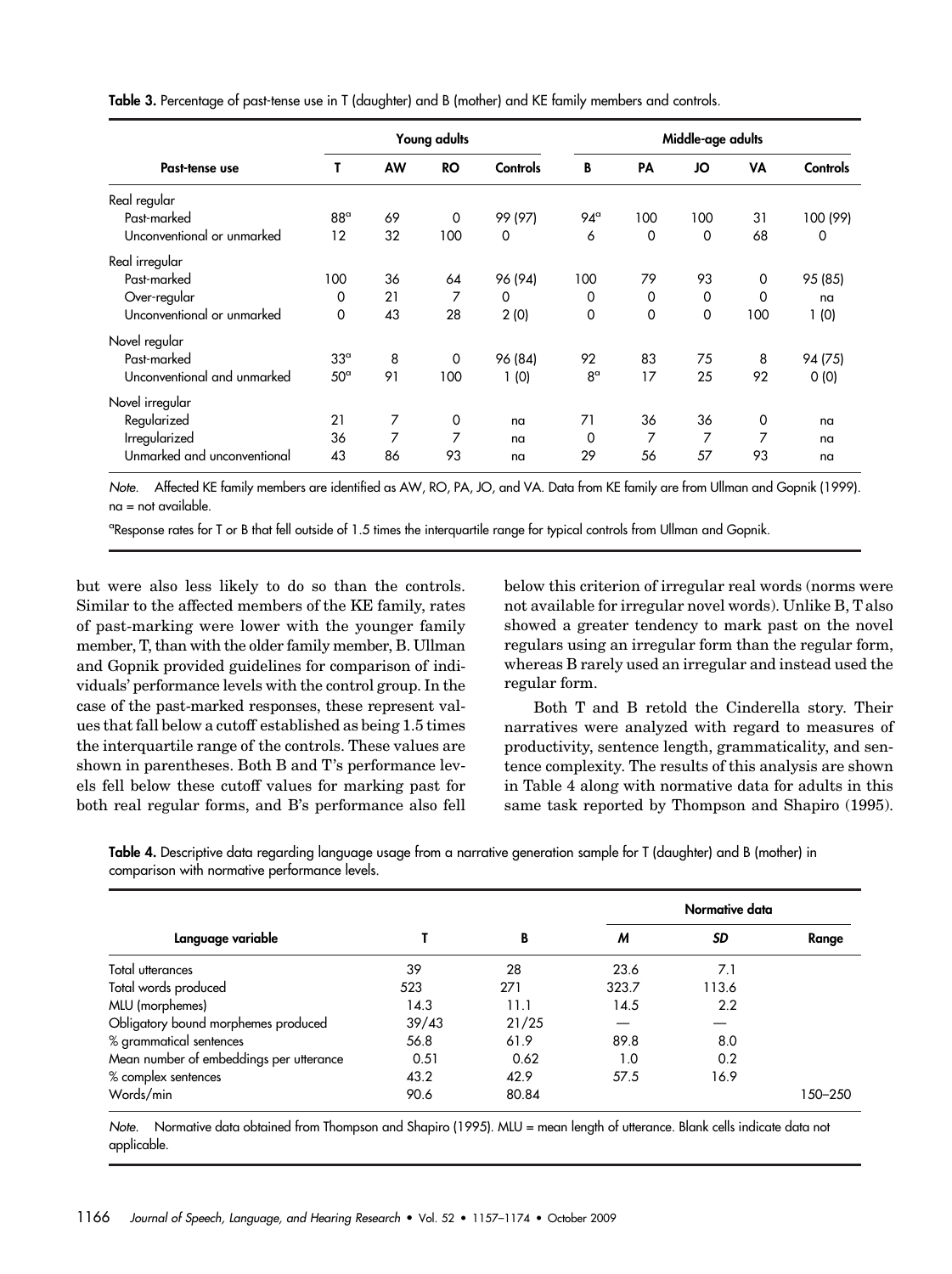These data show that T was much more expressive than B, producing nearly twice as many words in her story. In fact, T's story was more than 1 SD above the mean length for typically developing adults. B's story was somewhat shorter than the mean for typically developing adults but was still within the normal range. T's sentence length as reflected in mean length of utterance (MLU) was quite similar to the average performance of the control group, whereas B's sentence length was 1.5 SD below the mean. The use of obligatory bound morphemes in typically developing adults is expected to be nearly 100%. In contrast, B produced obligated morphemes on 84% of the opportunities, and T produced these on 91% of opportunities. This rate of acceptable grammar was even lower when all forms of grammatical use were coded. In contrast to the near 90% use by the control group, T and B's performances approached 57% and 62%, respectively. The use of complex sentences by T and B reflects the rate of embedding and proportion of complex sentences. In each case, T and B were substantially below the rates shown for the typically developing adults. Finally, speaking rate was computed and compared with norms from Goldman-Eisler (1968), where it can be seen that T and B were substantially below the expected range of speaking rate for adults.

## Language: Discussion

Point mutations and chromosomal rearrangements of FOXP2 have been consistently associated with both speech motor impairments and impairments of language development (Feuk et al., 2006; Gopnik, 1990; Gopnik & Crago, 1991; Hurst et al., 1990; Lai et al., 2000, 2001; MacDermot et al., 2005; Ullman & Gopnik, 1999; Vargha-Khadem et al., 1995, 1998; Watkins, Dronkers, & Vargha-Khadem, 2002; Zeesman et al., 2006). Despite the acknowledgement of language deficits, many of these reports emphasize the speech motor impairment and, more specifically, consider the primary phenotype associated with mutations of FOXP2 to be developmental verbal apraxia of speech. In fact, the only data provided with regard to the language features associated with FOXP2 variations come from studies of the KE family, who have one particular mutation of FOXP2. Two research groups have reported on the KE family, one led by Gopnik (Gopnik, 1990; Gopnik & Crago, 1991; Ullman & Gopnik, 1999) and the other by Vargha-Khadem (see, e.g., Vargha-Khadem et al., 1995, 1998; Watkins, Dronkers, & Vargha-Khadem, 2002). Gopnik's reports focused solely on the language impairments of the affected family members, arguing that the deficit displayed by these individuals was rooted in a morphosyntactically specific deficit. Vargha-Khadem's reports have argued against these claims by showing a broader deficit in cognition,

speech, and language. Vargha-Khadem's group has acknowledged that the affected members of the KE family do have language deficits. However, this group has emphasized the speech production deficits. Watkins, Dronkers, and Vargha-Khadem (2002) appeared to favor an explanation wherein developmental apraxia affects phonological memory that, in turn, results in poor language learning. They do acknowledge that other relationships could also exist (Watkins, Dronkers, & Vargha-Khadem, 2002).

The present study describes the language and nonverbal skills of a mother and daughter (T and B) with a balanced translocation that involves FOXP2 on chromosome 7 and RFC3 on chromosome 13. The speech skills of these 2 individuals have been described previously (Shriberg et al., 2006). Consistent with the reports of other individuals with FOXP2 abnormalities, T and B also demonstrated significant impairments of speech. The characteristics of the speech deficit in both these individuals were consistent with both a spastic dysarthria and apraxia of speech.

The profile of language and nonverbal skills in the TB family when compared with the affected members of the KE family was quite similar. Because we did not have access to the individual data from the KE family and the TB family contained only 2 individuals, this comparison can only be made by visual inspection of the data. As shown in Figure 2, the profile across the WAIS-III subtests is quite similar. The exception was B's very good performance on the Information subtest. This is a task that, although verbal, emphasizes declarative and executive skills—that is, knowledge that is taught and then employed in a strategic fashion. Despite B's language problems, she is very curious and is an avid reader and user of the Internet. The depressed performance of the affected members of the KE family on this subtest may reflect their educational experiences and cultural background. This conjecture is supported by the fact that even the unaffected members of the KE family also scored low on this subtest. Another contrast between the TB family and the affected members of the KE family concerns vocabulary. The TB family showed depressed expressive and receptive vocabulary abilities. Both T and B were approximately 1.3 SD below the mean for their age group on the WAIS-III Vocabulary subtest, the PPVT-3, and the EVT. The average WAIS-III Vocabulary subtest score for the KE family was also at this level. In contrast, the affected KE family members were about 2.3 SDs below the mean on the BPVS, which is considered to be a parallel test to the PPVT-3. This discrepancy may be due to differences in the normative samples of the two tests. Hick, Joseph, Conti-Ramsden, and Serratrice (2002) have reported that 2 of 3 children scored substantially lower on the BPVS than on the EVT, which is consistent with this interpretation.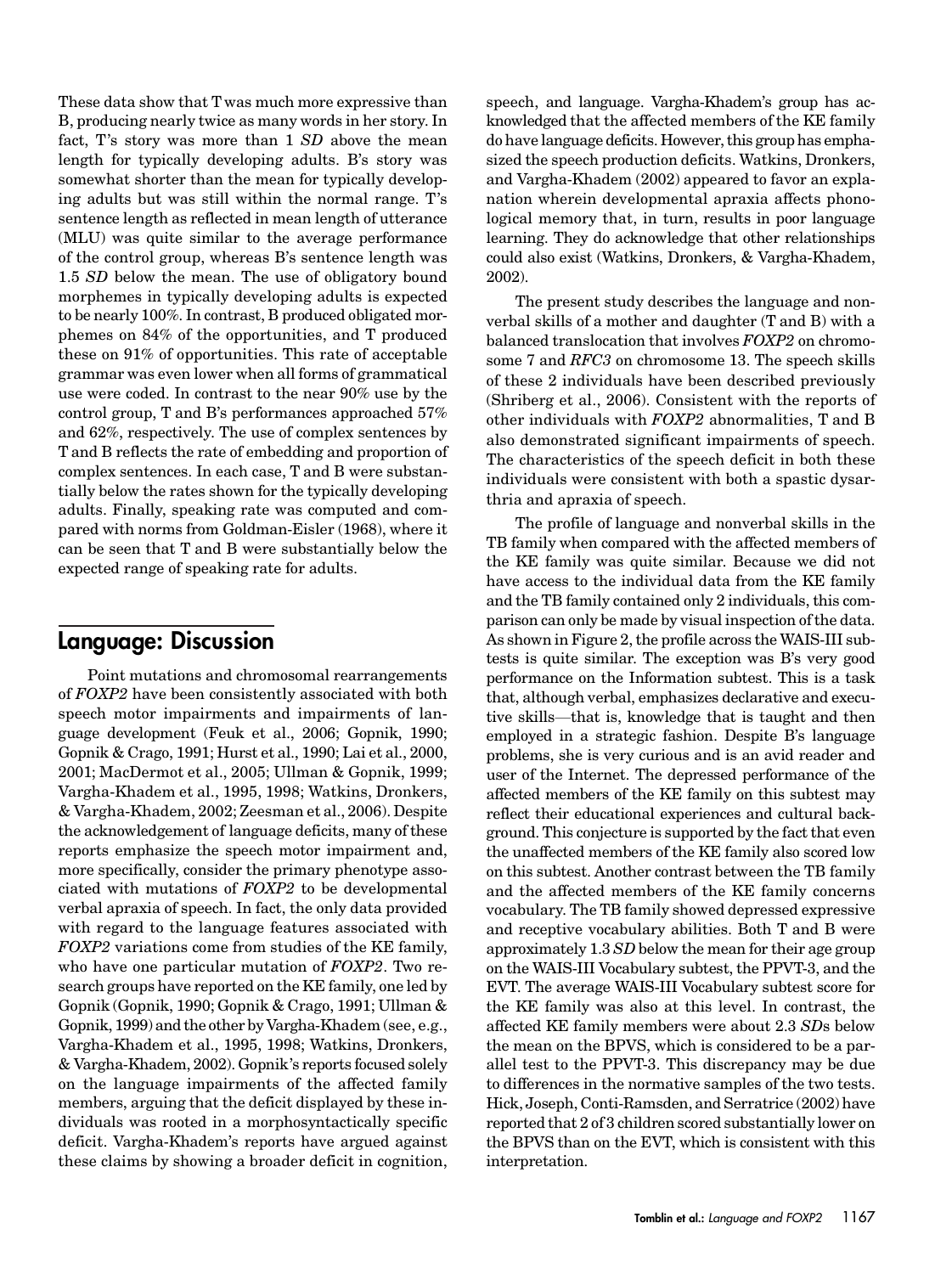The finding that depressed vocabulary development is found in individuals with FOXP2 abnormalities would be particularly expected within the framework of Vargha-Khadem and colleagues' (e.g., Vargha-Khadem et al., 1995, 1998; Watkins, Dronkers, & Vargha-Khadem, 2002) proposal that these abnormalities cause speechmotor impairments that result in phonological memory impairments. Gathercole and Baddeley (1989) proposed that phonological memory is necessary for word learning. In their theory, phonological memory requires subvocal rehearsal to refresh information in the phonological loop. According to Baddeley and Wilson (1985), apraxia compromises this rehearsal and, thus, should restrict word learning. Baddeley has not advanced a similar stance with regard to grammatical development and phonological memory and, therefore, we might predict that lexical deficits should be the most prominent form of language deficit associated with apraxia of speech and, thus, mutations of FOXP2. We should also note that Baddeley and Wilson have shown that dysarthria does not result in a disruption of phonological memory and, therefore, should the motor deficit associated with FOXP2 mutations be solely a subtype of dysarthria, the coherence of Vargha-Khadem's account would be compromised (see, e.g., Watkins, Dronkers, & Vargha-Khadem, 2002).

Earlier, we noted the difficulties that the affected members of the KE family have had with sentence use, in particular. The language data from the TB family are again consistent with the general patterns described for the KE family by both Vargha-Kahdem et al. (1995) and Ullman and Gopnik (1999). The TROG was given to both families, and the results were very similar for the TB and KE affected family members. Moreover, the age equivalence scores obtained on the CELF-III Concepts and Directions subtest, which was not given to the KE family, were very similar to age equivalence scores on to the TROG obtained by the KE family. Additionally, the CELF-III Sentence Imitation subtest revealed substantial limitation in sentence use. On all these tasks, age equivalence scores were in the range of below 6 years to 8 years of age. Standard scores could be computed for T on the two CELF-III subtests, and these placed her between 1.66 and 2.00 SD below the mean for her age. These performance levels were near or at the floor of these tests for her age group. Very similar findings of significantly depressed sentence production were found in the narrative production task, in which high levels of ungrammatical utterances and simple sentences placed both T and B substantially below expectations for adults on this task. The fact that this poor performance with sentence use extends across both comprehension and production suggests that this difficulty with grammar and sentence use is not likely to be directly attributable to their speech production difficulties constraining their output.

Abnormality in grammar was also shown with regard to past tense marking on the UGCT. Interestingly, the patterns of performance were different for the 2 individuals. B displayed a strong tendency to use regular tense marking paradigms for both regular and irregular words, whereas T showed a preference for irregular tense marking. B's use of regular forms could be seen quite well on the novel irregular words, which could be inflected with either an irregular or regular form. B regularized these forms 64% of the time and used an irregular form only 7% of the time. She also used regular forms for the novel regular words at a level similar to that of the normative sample. Within the Words-and-Rules (WR) model that uses either a rule- or lexicalbased solution to tense marking (Pinker & Ullman, 2002), this performance might be interpreted as evidence of a productive morphological rule system for regular tense marking. Ullman (1998, 2001) has expanded the WR model by proposing that words are acquired and stored in a declarative system and that rules are learned and stored in a procedural system. If so, B's performance would be evidence of both an intact morphological rule system and a procedural system, which is contrary to Ullman and Gopnik's (1999) account for the affected KE family members. T's performance, on the other hand, would be very consistent with an impairment of a rulebased procedural learning system. As such, the same FOXP2 chromosomal rearrangement in T and B would be implicated in two very different cognitive and linguistic patterns of behavior.

Recently, Hartshorne and Ullman (2006) have found a similar pattern of over-regularization in young girls as compared with boys. These data were explained within the WR model by allowing regular forms to be generated via the stored lexical association mechanism as well as rule-based means. In this model, regular forms can be stored in memory and, from this store, associative processes generate regularization to novel forms based on phonological similarity. This account would allow, in the case of B, for the over-regularization of tense on novel words that could take an irregular form despite an impaired procedural learning system. Thus, a tendency to over-regularize and under-regularize—as shown by B and T, respectively—can be explained by the WR model. Hartshorne and Ullman noted that this latter revised form of the WR model brings it much closer to a connectionist approach to past tense generation (McClelland & Patterson, 2002; Rumelhart & McClelland, 1986). In this case, a single association mechanism that is sensitive to the phonological properties of the root drives the generalizations toward either a regular or quasi-regular (irregular) form. A key feature of an association learning system is that it would allow for a protracted learning process, as individual lexical items could be learned and incorporated into the lexicon throughout life. The fact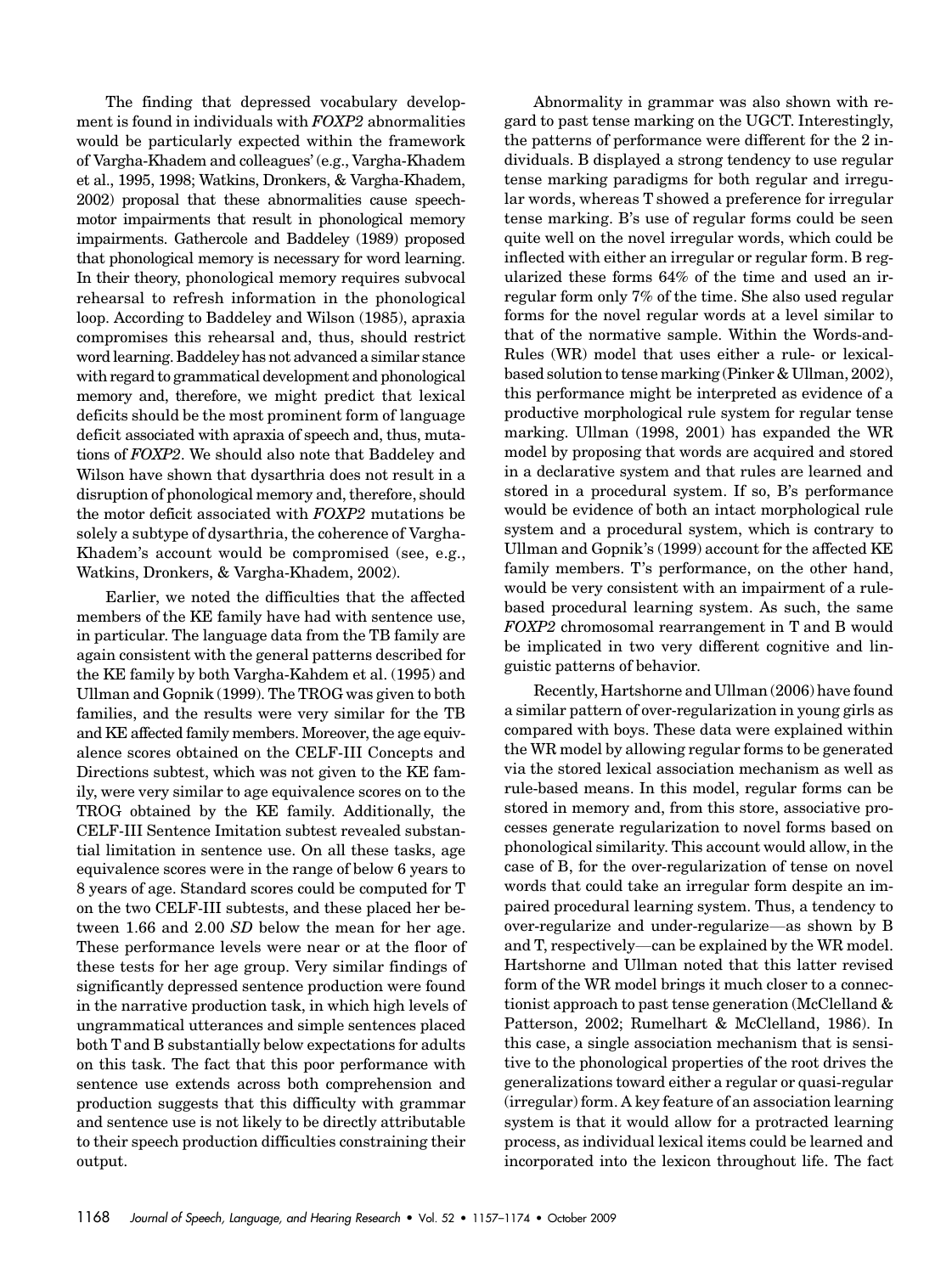that both B and the older affected members of the KE family showed better use of the regular form than T and the younger KE family members is consistent with a slower association learning process.

# General Discussion

Several reports regarding individuals with point mutations, deletions, and translocation breakponts of FOXP2 have recently added to the evidence provided by the original point mutation reported for the KE family. These reports have focused on the speech sound impairments of these individuals, although language impairment has also been reported. In this study, we have focused on the language phenotype in 2 individuals with a translocation breakpoint involving FOXP2 and the RFC3 gene on chromosome 13. By identifying the nature of the breakpoint within FOXP2, we can conclude that these individuals will have a haploinsufficiency of the FOXP2 protein product. The functional consequences of this translocation with regard to FOXP2, therefore, will be similar although not identical to the point mutation found in the KE family.

The measures of language obtained for T and B were intended to provide comparable as well as complementary language data to those reported for the KE family. In many ways, T and B's overall cognitive and language profiles were similar to profiles reported for the affected family members in the KE family. In addition to the presence of a motor speech disorder as already described by us in an earlier article (Shriberg et al., 2006), both family sets demonstrated noticeable problems in language, particularly with regard to their grammatical abilities. Vocabulary abilities in both families were a relative strength. These similarities of the language profiles in the two family sets provide support for a role for FOXP2 in the neurodevelopmental pathways of the substrates of language as well as speech. It remains unclear whether this role is mediated by motor impairments affecting speech and phonological memory or whether there are systems such as the procedural system that affect learning of aspects of language directly. In recent years, the procedural system has been found to serve a range of cognitive functions, such as perceptual pattern learning that does not involve motor actions (Schultz, Apicella, Romo, & Scarnati, 1998). Thus, the language deficits found may not be by-products of apraxia of speech, but, rather, the poor motor performance and poor language could arise from a common impairment involving the procedural system. This viewpoint has also been voiced by Watkins, Dronkers, and Vargha-Khadem (2002) and Lai and colleagues (Lai et al., 2003).

Although this study provides additional support for a role of FOXP2 in the neurodevelopmental pathways

for language, we also have to acknowledge that, to date, common population allelic variations in coding regions of FOXP2 have not been found to be associated with variations in language or speech development. At this time, the coding regions of FOXP2 appear to be quite invariant. Recently, we have reported that an association of allelic variation in a regulatory (noncoding) region of FOXP2 is associated with language status as well as learning performance on a serial response task (Tomblin, Bjork, & Christiansen, 2007). These findings do support the possible role for FOXP2 in language and procedural learning. Furthermore, FOXP2 is known to be a regulatory gene and, therefore, it interacts with other downstream genes to influence their expression. Thus, the result of FOXP2 mutations in the KE and TB families as well as in other individuals is a product of the altered actions of the abnormal FOXP2 protein on these downstream genes. It is very possible that population-wide allelic variations in these downstream genes could be associated with differences in speech and language function. Thus, a critical question at this time has to do with the identity of these downstream genes. In fact, recently, the identity of many of these downstream genes has been determined (Spiteri et al., 2007; Vernes et al., 2007). This work has shown that FOXP2 can either lower or elevate expression of these downstream genes and that many of these genes play a role in neural development, neural plasticity, and neural transmission.

The similarities of the cognitive, speech, and language profiles of the TB and KE families are consistent with their shared abnormality of FOXP2. However, with regard to the TB family, we cannot completely discount the role of RFC3 in their speech and language phenotype. As noted earlier, RFC3 itself does not have an obvious function that would be related to cognitive, speech, and language skills alone because this gene is involved in more general DNA replication processes. Although a direct effect of RFC3 is not obvious, studies indicate that genetic effects often involve complex interactive pathways with other genes and environmental effects. Thus, the RFC3 gene should remain as a possible candidate for further studies to determine if it is associated with speech and/or language in the general population. Additionally, as was noted earlier, the neurobeachin gene (NBEA) is nearby, on chromosome 13. NBEA does have a plausible role for cognition, speech, and language because of its role in neural function and one case of an individual with autism who had an NBEA deletion. Thus, a breakpoint in this region could influence the functioning of this gene by altering the DNA environment of this gene.

The findings from this study are consistent with a mounting literature concerning the speech and, with regard to this study, the language manifestations of individuals with abnormal FOXP2. It is reasonable to ask, however, whether these features of language impairment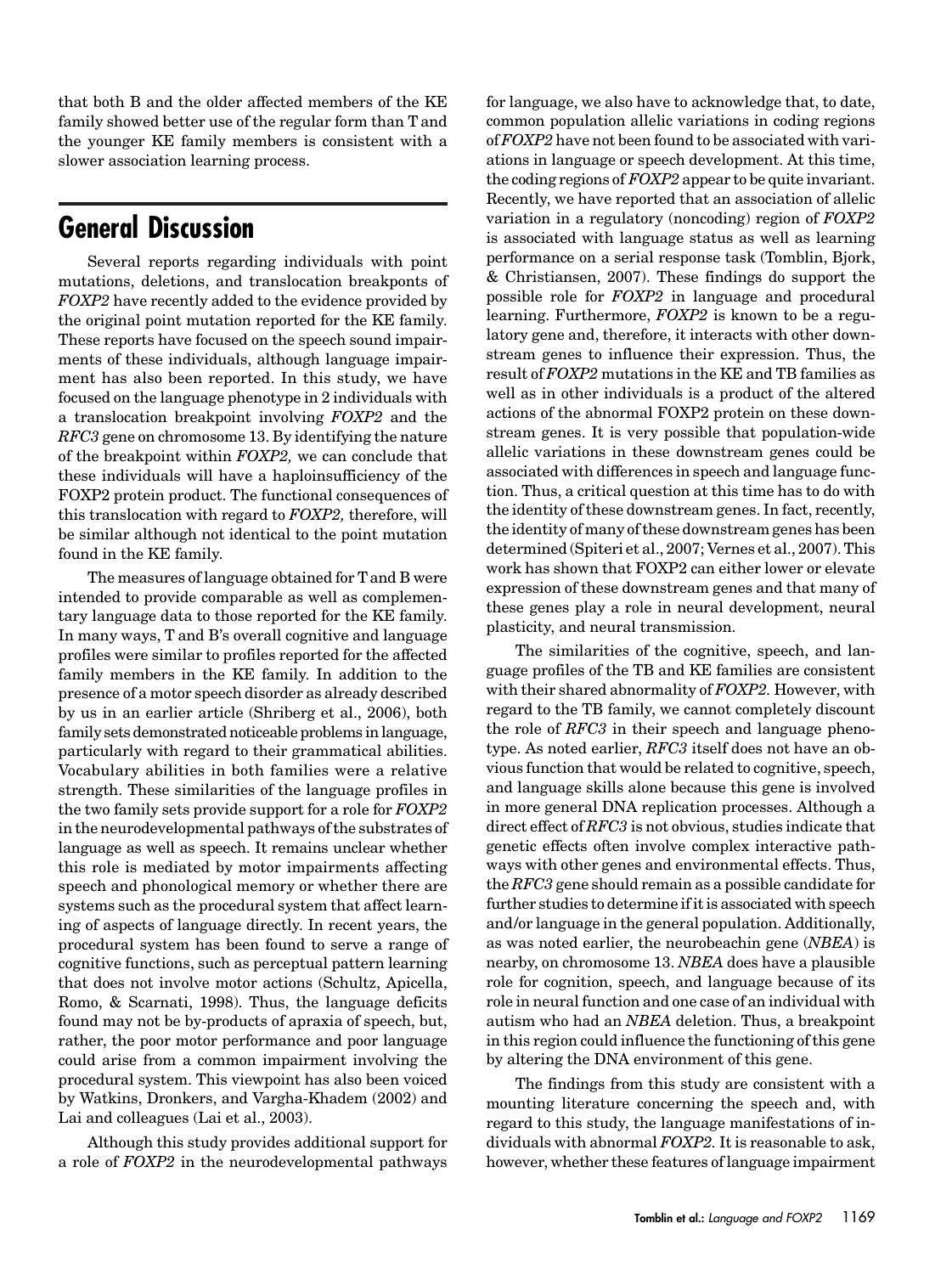could not be attributed to nongenetic sources. In this regard, there is little doubt that the mother's (B) language difficulties could, and likely did, influence the daughter's (T) via environmental pathways. However, B, in whom this mutation originated, did have siblings who had normal speech and language by report of B's mother and by B's report. These siblings also did not have this translocation. Additionally, the literature has provided remarkably consistent evidence of an association between abnormalities of FOXP2 that result in limitations in the dose of gene product from this gene. Thus, the current findings are intended to add to the weight of evidence in support of a role for FOXP2 in the pathways that are important for speech and language development. These findings, however, should not be taken as evidence that environmental factors do not also play a role in these pathways.

# Conclusions

The genetic and language findings described in this report support the hypothesis that disruptions in FOXP2 affect mechanisms involved with both speech and language development. More generally, this report demonstrates the opportunities that exist for the use of genetics in the study of speech and language disorders. Specifically, advances in understanding are likely to come from the hypotheses that can be generated about the distal and proximal causal pathways associated with the genetic substrates of speech and language development and use. These hypotheses arise from the recognition that genes are only one element in a complex interactive causal system that emerges from neurobiology and multiple types of environments. The identification of a gene that serves a role in this complex system will rarely provide a simple deterministic explanation for atypical rather than typical speech and language development. Rather, by identifying such genes, we have the opportunity to constrain the hypothesis space within which this complexity operates and from which the elegance of speech and language arises.

#### Acknowledgments

This research was supported by National Institute on Deafness and Other Communication Disorders Grant R01 DC007643. We thank Connie Ferguson for her able assistance in data collection.

#### References

Baddeley, A., & Wilson, B. (1985). Phonological coding and short-term-memory in patients without speech. Journal of Memory and Language, 24, 490–502.

- Belton, E., Salmond, C. H., Watkins, K. E., Vargha-Khadem, F., & Gadian, D. G. (2003). Bilateral brain abnormalities associated with dominantly inherited verbal and orofacial dyspraxia. Human Brain Mapping, 18, 194–200.
- Bishop, D. (1982). TROG: Test for reception of grammar. Manchester, United Kingdom: Age and Cognitive Performance Research Centre.
- Castermans, D., Wilquet, V., Parthoens, E., Huysmans, C., Steyaert, J., Swinnen, L., et al. (2003). The neurobeachin gene is disrupted by a translocation in a patient with idiopathic autism. Journal of Medical Genetics, 40, 352–356.
- Chang, Y. F., Imam, J. S., & Wilkinson, M. F. (2007). The nonsense-mediated decay RNA surveillance pathway. Annual Review of Biochemistry, 76, 51–74.
- Collaborative Linkage Study of Autism: Barrett, S., Beck, J. C., Bernier, R., Bisson, E., Braun, T. A., Casavant, T. L., et al. (1999). An autosomal genomic screen for autism. American Journal of Medical Genetics (Neuropsychiatric Genetics), 8, 609–615.
- Conti-Ramsden, G., Botting, N., & Faragher, B. (2001). Psycholinguistic markers for specific language impairment (SLI). Journal of Child Psychology and Psychiatry and Allied Disciplines, 42, 741–748.
- Crago, M. B., & Gopnik, M. (1994). From families to phenotypes: Theoretical and clinical implications of research into the genetic basis of specific language impairment. In R. V. Watkins & M. L. Rice (Eds.), Specific language impairments in children (pp. 35–51). Baltimore: Brookes.
- Dunn, L. M. (1997). Peabody Picture Vocabulary Test–Third Edition. Circle Pines, MN: AGS.
- Dunn, L. M., Dunn, L., Whetton, C., & Pintillie, D. (1982). British Picture Vocabulary Scale. Windsor, United Kingdom: nferNelson.
- Enard, W., Przeworski, M., Fisher, S. E., Lai, C. S. L., Wiebe, V., Kitano, T., et al. (2002, August 22). Molecular evolution of FOXP2, a gene involved in speech and language. Nature, 418, 869–872.
- Feuk, L., Kalervo, A., Lipsanen-Nyman, M., Skaug, J., Nakabayashi, K., Finucane, B., et al. (2006). Absence of a paternally inherited FOXP2 gene in developmental verbal dyspraxia.American Journal of Human Genetics, 79, 965–972.
- Gathercole, S. E., & Baddeley, A. D. (1989). Evaluation of the role of phonological STM in the development of vocabulary in children: A longitudinal study. Journal of Memory and Language, 28, 200–213.
- Goldman-Eisler, F. (1968). Psycholinguistics: Experiments in spontaneous speech. London: Academic Press.
- Gopnik, M. (1990, April 19). Feature-blind grammar and dysphasia. Nature, 344, 715.
- Gopnik, M., & Crago, M. B. (1991). Familial aggregation of a developmental language disorder. Cognition, 39, 1–50.
- Hartshorne, J. K., & Ullman, M. T. (2006). Why girls say "holded" more than boys. Developmental Science, 9, 21–32.
- Hick, R., Joseph, K., Conti-Ramsden, G., & Serratrice, L. (2002). Vocabulary profiles of children with specific language impairment. Child Language Teaching and Therapy, 18, 165–180.
- Hurst, J. A., Baraitser, M., Auger, E., Graham, F., & Norell, S. (1990). An extended family with a dominantly inherited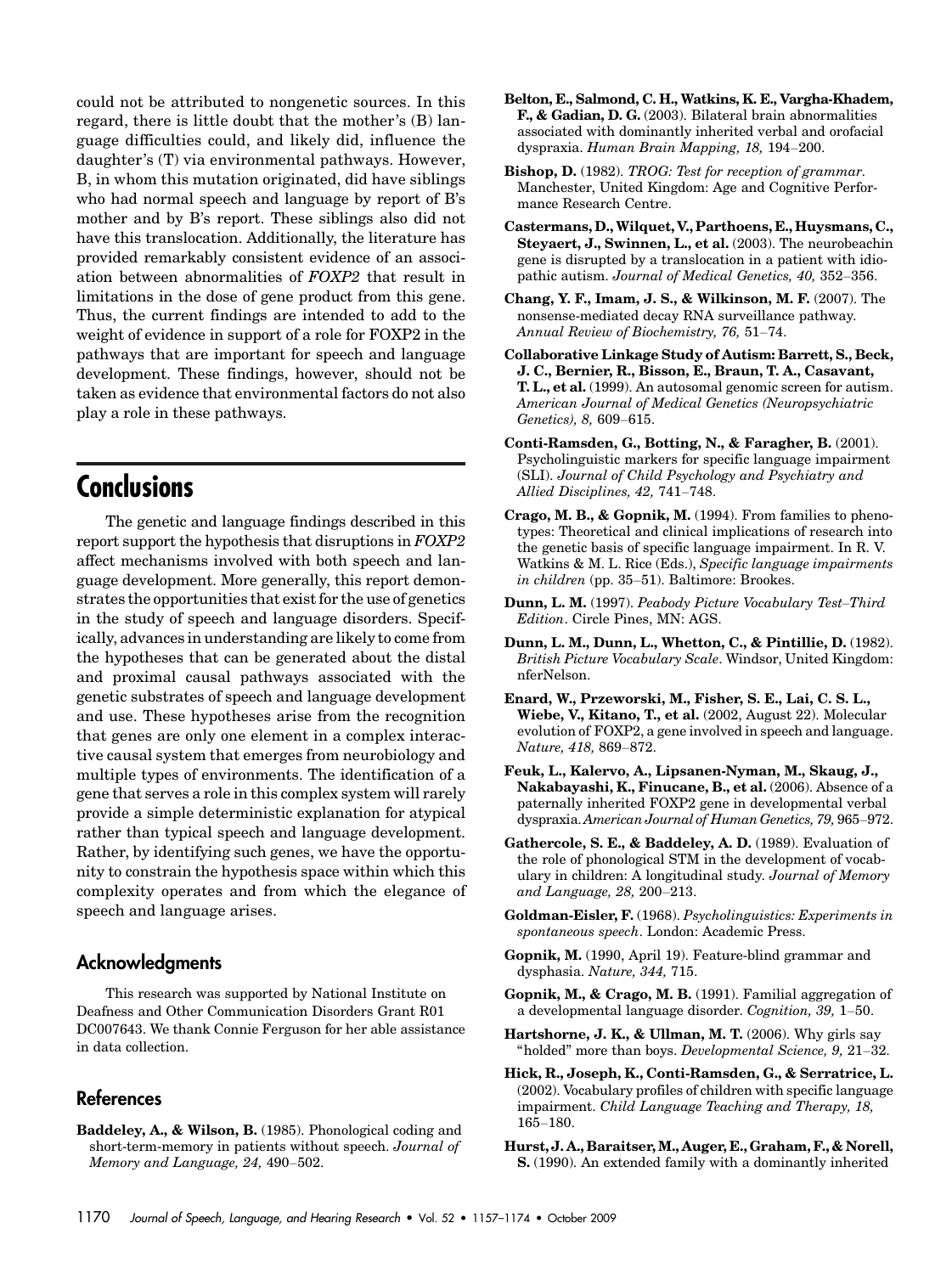speech disorder. Developmental Medicine and Child Neurology, 32, 704–717.

Lai, C. S., Fisher, S. E., Hurst, J. A., Levy, E. R., Hodgson, S., Fox, M., et al. (2000). The SPCH1 region on human 7q31: Genomic characterization of the critical interval and localization of translocations associated with speech and language disorder. American Journal of Human Genetics, 67, 357–368.

Lai, C. S., Fisher, S. E., Hurst, J. A., Vargha-Khadem, F., & Monaco, A. P. (2001, October 4). A forkhead-domain gene is mutated in a severe speech and language disorder. Nature, 413, 519–523.

Lai, C. S., Gerrelli, D., Monaco, A. P., Fisher, S. E., & Copp, A. J. (2003). FOXP2 expression during brain development coincides with adult sites of pathology in a severe speech and language disorder. Brain, 126, 2455–2462.

Lennon, P. A., Cooper, M. L., Peiffer, D. A., Gunderson, K. L., Patel, A., Peters, S., et al. (2007). Deletion of 7q31.1 supports involvement of FOXP2 in language impairment: Clinical report and review. American Journal of Medical Genetics, 143, 791–798.

Li, S. R., Weidenfeld, J., & Morrisey, E. E. (2004). Transcriptional and DNA binding activity of the FOXP 1/2/4 family is modulated by heterotypic and homotypic protein interactions. Molecular and Cellular Biology, 24, 809–822.

Liegeois, F., Baldeweg, T., Connelly, A., Gadian, D. G., Mishkin, M., & Vargha-Khadem, F. (2003). Language fMRI abnormalities associated with FOXP2 gene mutation. Nature Neuroscience, 6, 1230–1237.

Liegeois, F., Lai, C. S. L., Baldeweg, T., Fisher, S., Monaco, A. P., Connelly, A., et al. (2001). Behavioural and neuroimaging correlates of a chromosome 7q31 deletion containing the SPCH1 gene. Society of Neuroscience Abstracts, 27, 529.17.

MacDermot, K. D., Bonora, E., Sykes, N., Coupe, A. M., Lai, C. S. L., Vernes, S. C., et al. (2005). Identification of FOXP2 truncation as a novel cause of developmental speech and language deficits. American Journal of Human Genetics, 76, 1074–1080.

McClelland, J. L., & Patterson, K. (2002). 'Words or Rules' cannot exploit the regularity in exceptions. Trends in Cognitive Science, 6, 464–465.

Miller, J., & Chapman, R. (1993). SALT: Systematic Analysis of Language Transcripts [Computer software]. Madison, WI: Language Analysis Laboratory.

Pearce, A. K., & Humphrey, T. C. (2001). Integrating stressresponse and cell-cycle checkpoint pathways. Trends in Cell Biology, 11, 426–433.

Pinker, S., & Ullman, M. (2002). The past and future of the past tense. Trends in Cognitive Science, 6, 456–463.

Rumelhart, D. E., & McClelland, J. L. (1986). In J. L. McClelland & D. E. Rumelhart (Eds.), Parallel distributed processing: Explorations in the microstructures of cognition (pp. 216–271). Cambridge, MA: MIT Press.

Saffran, E. M., Berndt, R. S., & Schwartz, M. F. (1989). The quantitative-analysis of agrammatic production—Procedure and data. Brain and Language, 37, 440–479.

Schultz, W., Apicella, P., Romo, R., & Scarnati, E. (1998). Context-dependent activity in primate striatum reflecting past and future behavioral events. In J. Houk, J. Davis, &

D. Beiser (Eds.), Models of information processing in the basal ganglia (pp. 11–28). Cambridge, MA: MIT Press.

Semel, E., Wiig, E., & Secord, W. (1995). Clinical Evaluation of Language Fundamentals–3. San Antonio, TX: The Psychological Corporation.

Shriberg, L. D., Ballard, K. J., Tomblin, J. B., Duffy, J. R., Odell, K. H., & Williams, C. A. (2006). Speech, prosody, and voice characteristics of a mother and daughter with a 7;13 translocation affecting FOXP2. Journal of Speech, Language, and Hearing Research, 49, 500–525.

Shu, W. G., Yang, H. H., Zhang, L. L., Lu, M. M., & Morrisey, E. E. (2001). Characterization of a new subfamily of wingedhelix/forkhead (Fox) genes that are expressed in the lung and act as transcriptional repressors. Journal of Biological Chemistry, 276, 27488–27497.

Spiteri, E., Konopka, G., Coppola, G., Bomar, J., Oldham, M., Ou, J., et al. (2007). Identification of the transcriptional targets of FOXP2, a gene linked to speech and language, in the developing human brain. American Journal of Human Genetics, 81, 1144–1157.

Takahashi, K., Liu, F. C., Hirokawa, K., & Takahashi, H. (2003). Expression of FOXP2, a gene involved in speech and language, in the developing and adult striatum. Journal of Neuroscience Research, 73, 61–72.

Thompson, C. K., & Shapiro, L. P. (1995). Training sentence production in agrammatism: Implications for normal and disordered language. Brain and Language, 50, 201–224.

Tomblin, J. B., Bjork, J., & Christiansen, M. H. (2007, November). Association of FOXP2 genetic markers with procedural learning and language. Paper presented at the Boston University Child Language Development Conference, Boston, MA.

Uhlmann, F., Gibbs, E., Cai, J. S., O*'*Donnell, M., & Hurwitz, J. (1997). Identification of regions within the four small subunits of human replication factor C required for complex formation and DNA replication. Journal of Biological Chemistry, 272, 10065–10071.

Ullman, M. (1998). A role for declarative and procedural memory in language. Brain and Cognition, 37, 142–143.

Ullman, M. T. (2001). A neurocognitive perspective on language: The declarative/procedural model. Nature Reviews Neuroscience, 2, 717–726.

Ullman, M. T., & Gopnik, M. (1999). Inflectional morphology in a family with inherited specific language impairment. Applied Psycholinguistics, 20, 51–117.

Vargha-Khadem, F., Gadian, D. G., Copp, A., & Mishkin, M. (2005). FOXP2 and the neuroanatomy of speech and language. Nature Reviews Neuroscience, 6, 131–138.

Vargha-Khadem, F., Watkins, K., Alcock, K., Fletcher, P., & Passingham, R. (1995). Praxic and nonverbal cognitive deficits in a large family with a genetically transmitted speech and language disorder. Proceedings of the National Academy of Sciences, 92, 930–933.

Vargha-Khadem, F., Watkins, K. E., Price, C. J., Ashburner, J., Alcock, K. J., Connelly, A., et al. (1998). Neural basis of an inherited speech and language disorder. Proceedings of the National Academy of Sciences, 95, 12695–12700.

Vernes, S. C., Nicod, J., Elahi, F. M., Coventry, J. A., Kenny, N., Coupe, A. M., et al. (2006). Functional genetic analysis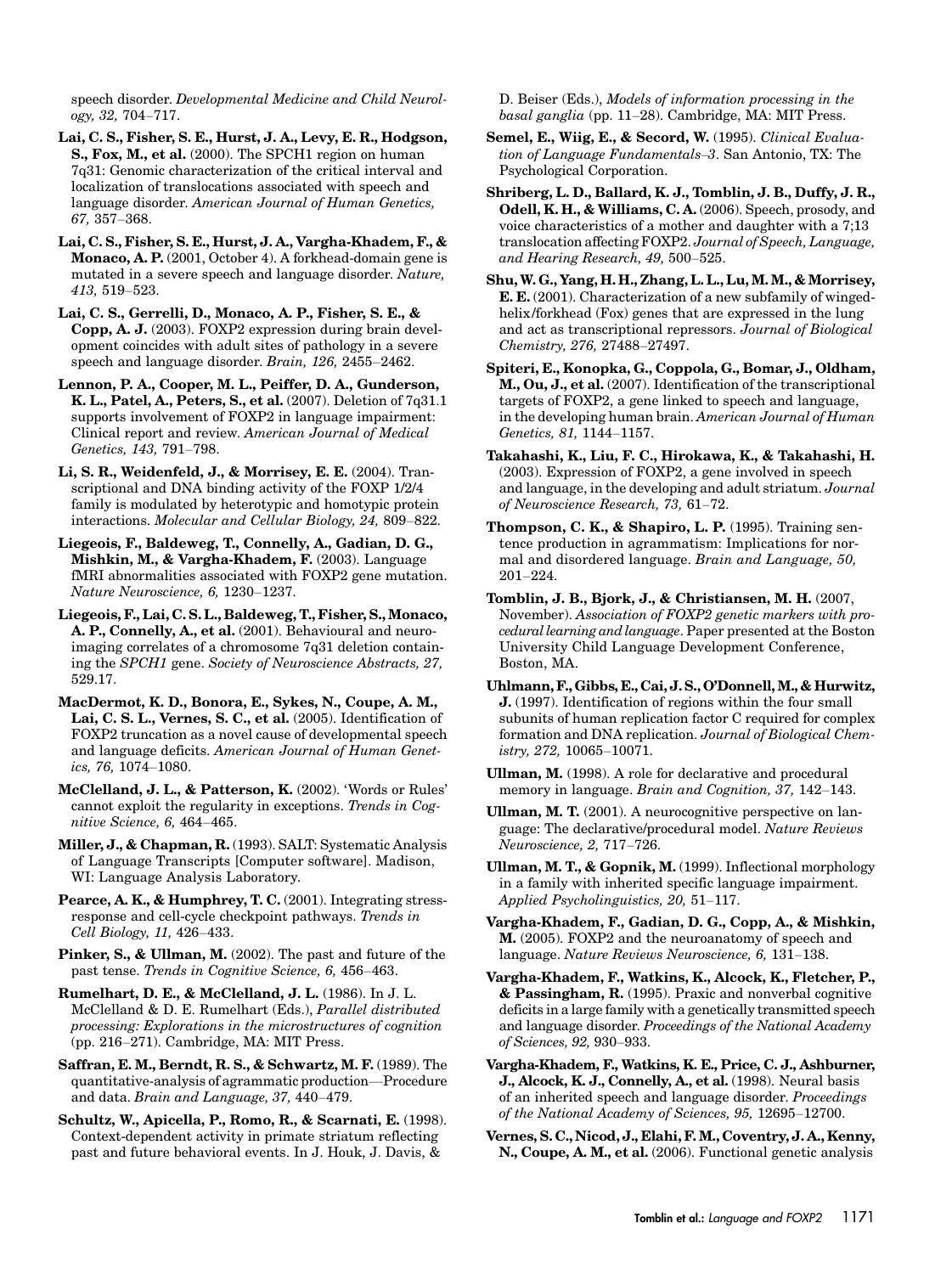of mutations implicated in a human speech and language disorder. Human Molecular Genetics, 15, 3154–3167.

- Vernes, S. C., Spiteri, E., Nicod, J., Groszer, M., Taylor, J. M., Davies, K. E., et al. (2007). High-throughput analysis of promoter occupancy reveals direct neural targets of FOXP2, a gene mutated in speech and language disorders. American Journal of Human Genetics, 81, 1232–1250.
- Watkins, K. E., Dronkers, N. F., & Vargha-Khadem, F. (2002). Behavioural analysis of an inherited speech and language disorder: Comparison with acquired aphasia. Brain, 125, 452–464.
- Watkins, K. E., Vargha-Khadem, F., Ashburner, J., Passingham, R. E., Connelly, A., Friston, K. J., et al. (2002). MRI analysis of an inherited speech and language disorder: Structural brain abnormalities. Brain, 125, 465–478.
- Wechsler, D. (1997). Wechsler Adult Intelligence Scale–Third Edition. San Antonio, TX: The Psychological Corporation.
- Williams, K. (1997). Expressive Vocabulary Test. Circle Pines, MN: AGS.
- Zeesman, S., Nowaczyk, M. J., Teshima, I., Roberts, W., Cardy, J. O., Brian, J., et al. (2006). Speech and language impairment and oromotor dyspraxia due to deletion of 7q31 that involves FOXP2. American Journal of Medical Genetics, 140, 509–514.
- Zhang, J. Z., Webb, D. M., & Podlaha, O. (2002). Accelerated protein evolution and origins of human-specific features: FOXP2 as an example. Genetics, 162, 1825–1835.

Received July 9, 2007

Accepted January 17, 2009

DOI: 10.1044/1092-4388(2009/07-0162)

Contact author: J. Bruce Tomblin, Department of Speech Pathology and Audiology, University of Iowa, WJSHC, Iowa City, IA 52245. E-mail: j-tomblin@uiowa.edu.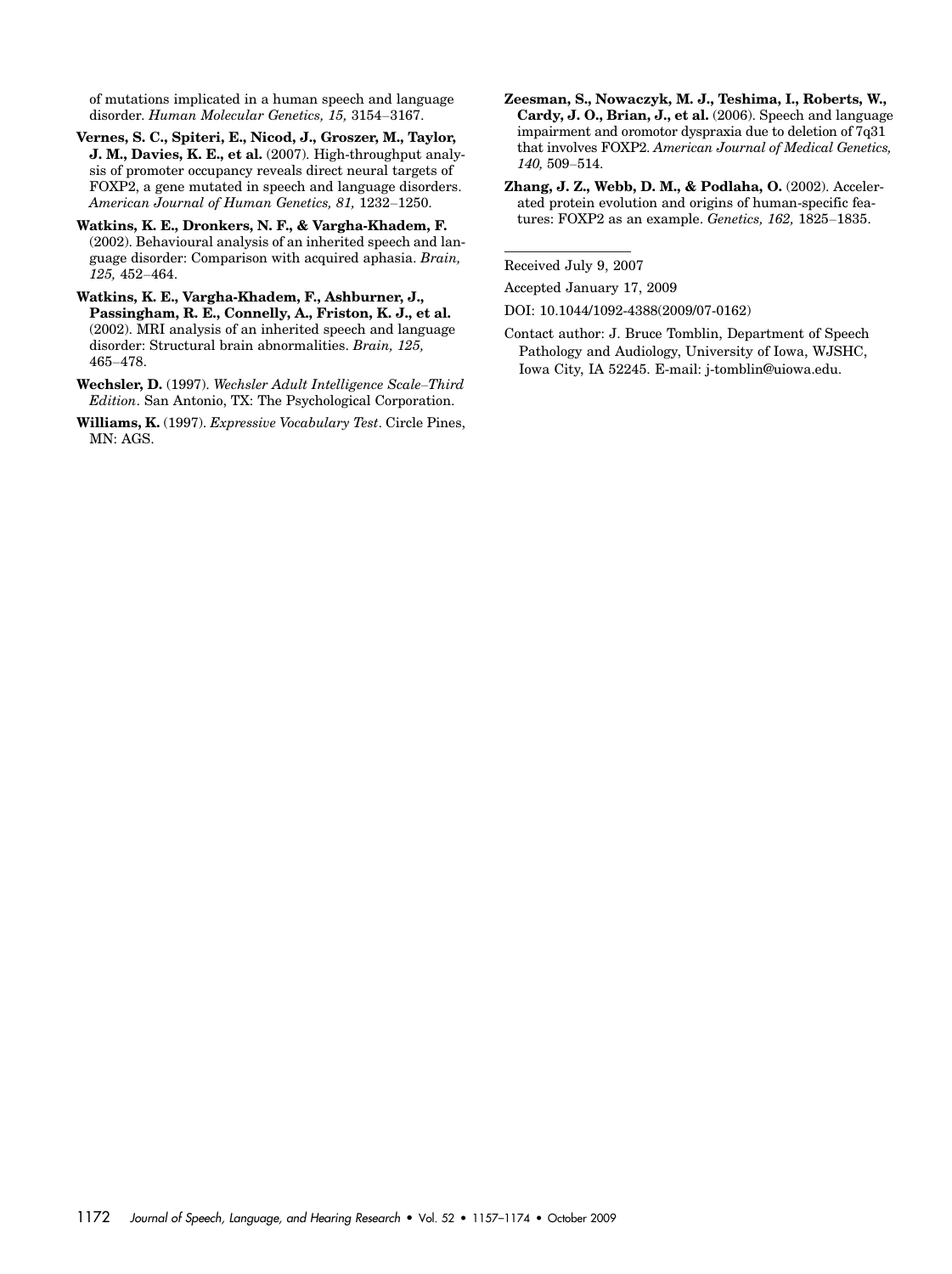#### Appendix A. Glossary.

Coding region: The portion of a gene that contains codons that are translated into amino acids in a protein.

Codon: A sequence of three nucleotide bases (triplet) that code for either an amino acid during translation or signal the start point or the stop point during transcription.

Derivative (der) chromosome: A chromosome that is formed by the union of two different chromosomes via a translocation or a chromosome that has been structurally altered by deletions or inversions of chromosomal material.

Frame shift: A mutation involving either the addition or deletion of one or two nucleotides that results in a change in the composition of a codon triplet. Mutation: A permanent change in the composition of DNA in an organism.

Nonsense mutation: A point mutation that introduces a premature stop codon that results in a shortened protein product.

Point mutation: A change in one nucleotide consisting of a loss, addition, or substitution of a nucleotide base.

Stop codon: A codon that signals a termination of the translation of a protein.

Transcription: The process by which messenger RNA sequence (mRNA) is copied from a DNA (gene) sequence.

Translation: The process by which a sequence of amino acids are joined in accord with the codon sequence of mRNA.

Translocation: A transfer of a segment of DNA to a different chromosome.

Uniparental disomy: A genotype in which an individual receives both chromosomes from one parent and no copy of this chromosome from the other parent. This results in a normal dose of genetic material; however, imprinting can result in abnormal gene expression.